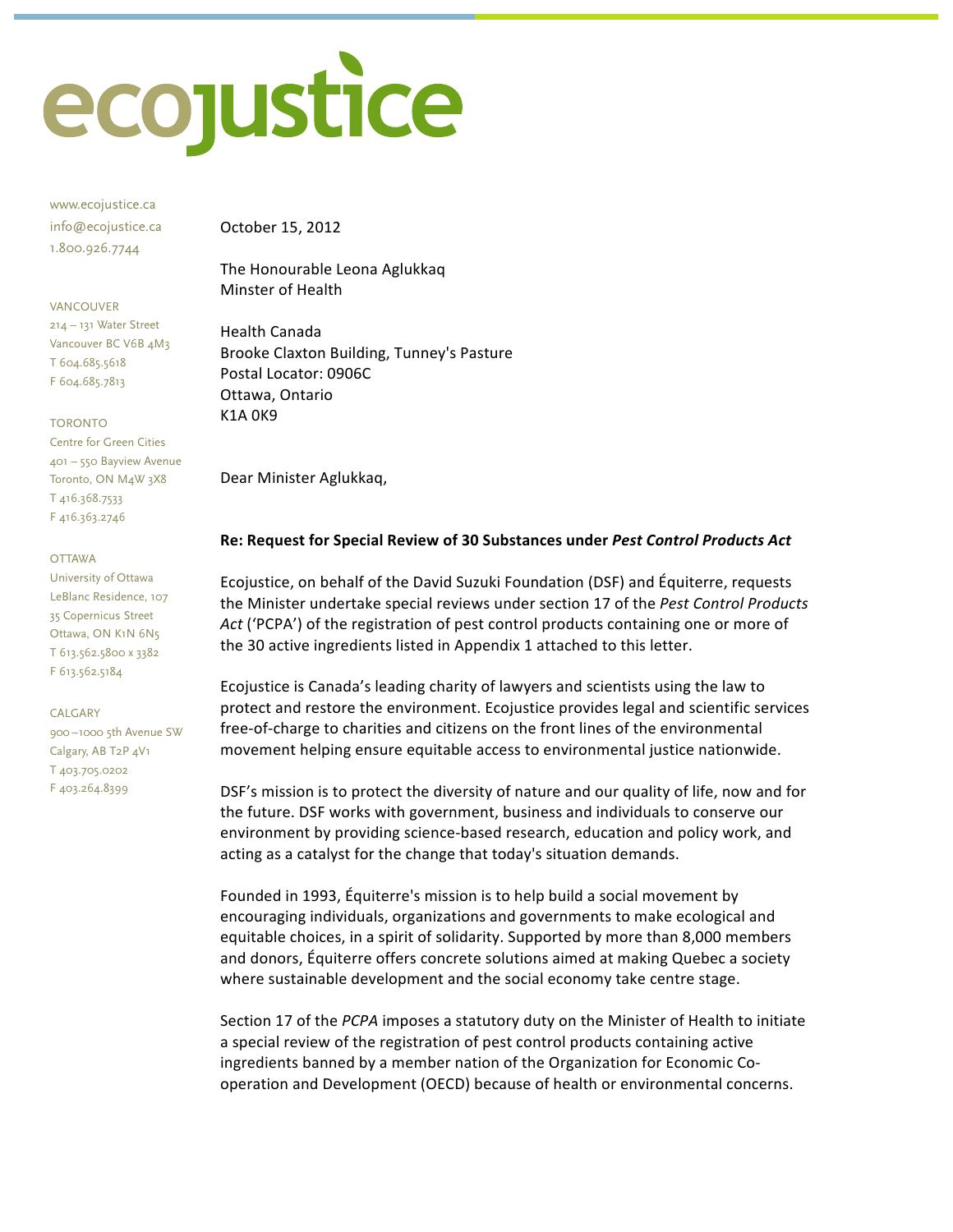Initiation of special review by Minister

17. (1) The Minister shall initiate a special review of the registration of a pest control product if the Minister has reasonable grounds to believe that the health or environmental risks of the product are, or its value is, unacceptable.

Special review where OECD ban

(2) Without limiting the generality of subsection (1), when a member country of the Organisation for Economic Co-operation and Development prohibits all uses of an active ingredient for health or environmental reasons, the Minister shall initiate a special review of registered pest control products containing that active ingredient.

Pursuant to subsection 17(4) of the PCPA, any person may request a special review of the registration of a pest control product by making a direct request to the Minister.

#### Request for special review

Any person may request a special review of the registration of a pest control product by making a request to the Minister in the form and manner directed by the Minister.

The 30 active ingredients listed in Appendix 1 are used in registered pest control products in Canada but banned in at least one other OECD member country for reasons pertaining to health and/or the environment.

The primary purpose of the PCPA is to ensure that the use of pest control products will not result in harm to human health, future generations or the environment. As subsection 2(2) of the PCPA states:

#### Acceptable risks

For the purposes of this Act, the health or environmental risks of a pest control product are acceptable if there is reasonable certainty that no harm to human health, future generations or the environment will result from exposure to or use of the product, taking into account its conditions or proposed conditions of registration.

The primary objective is to provide a stronger level of protection for the health of Canadians and the environment from the harmful effects of pesticides. As subsection 4 (1) of the PCPA states:

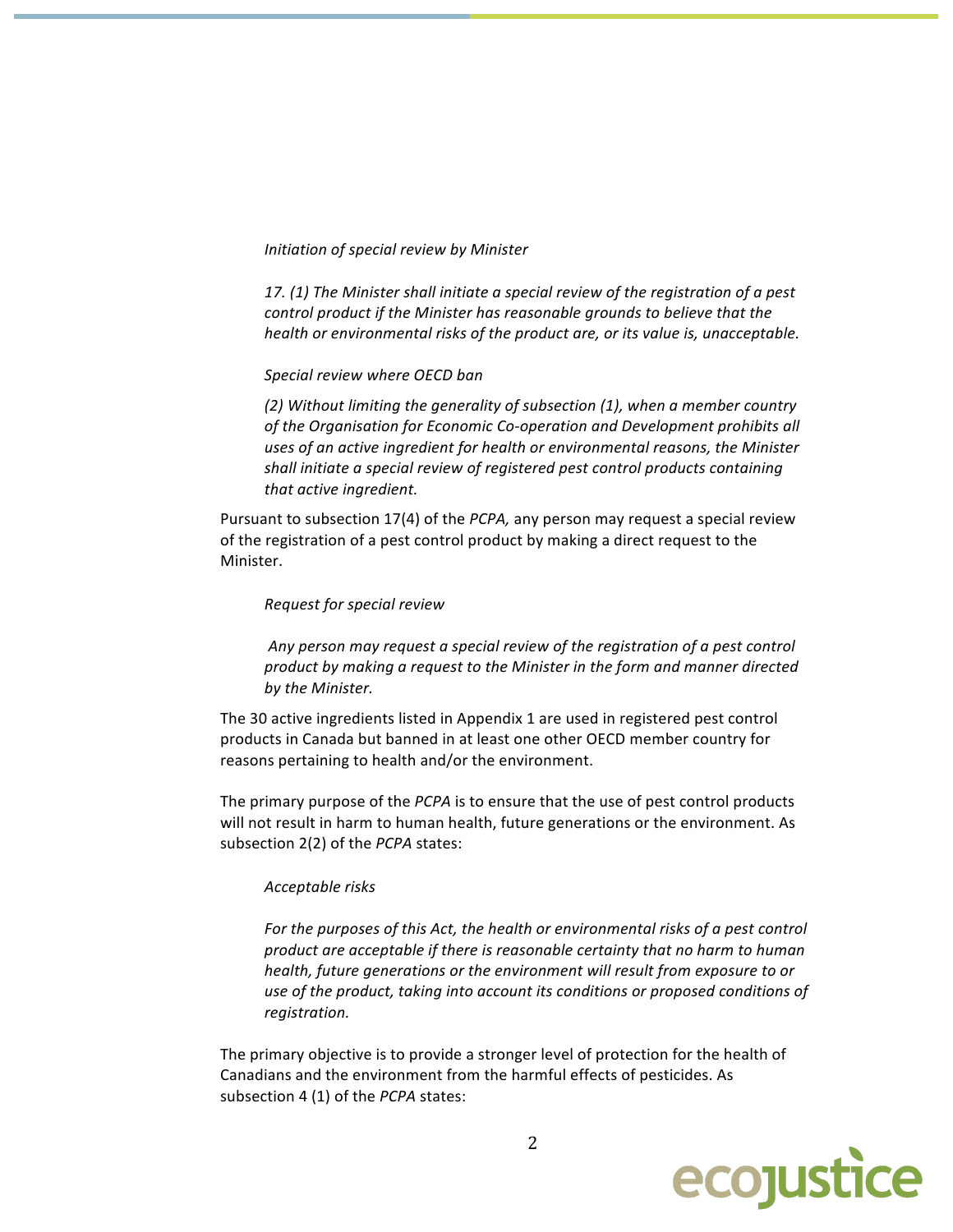#### Primary objective

4. (1) In the administration of this Act, the Minister's primary objective is to prevent unacceptable risks to people and the environment from the use of pest control products.

In addition, section 4.1 of the new PCPA provides for protection to future generations.

#### Protection of future generations

For greater certainty, protection and consideration afforded to children in this Act shall also extend to future generations.

As a result of a special review, the Minister may cancel or amend the registration of a pest control product when taking into account the precautionary principle which is defined under subsection 20(2) of the PCPA.

#### Precautionary principle

Where there are threats of serious or irreversible damage, lack of full scientific certainty shall not be used as a reason for postponing cost-effective measures to prevent adverse health impact or environmental degradation.

Appendix 1 provides a list of 30 active ingredients registered in Canada for use in pest control products but prohibited in at least one other OECD nation.<sup>1</sup> For each of the 30 active ingredients in Appendix 1, we have provided the common name, the Chemical Abstracts Service registry number (CAS No.), a summary of its approved use in Canada and information on the ban(s) in other OECD nations for environmental and/or health reasons.

Below are some examples of the 30 active ingredients included in this request that are still used in registered pest control products in Canada but banned in another OECD nation.

 $1$  Although the European Union (EU) is not a member of the OECD and could not be because it is not a country, several of its Member States are members of the OECD (Austria, Belgium, Czech Republic, Denmark, Estonia, Finland, France, Germany, Greece, Hungary, Italy Luxembourg, Netherlands, Poland, Portugal, Slovak Republic, Slovenia, Spain, Sweden and United Kingdom). Where the EU adopts a Regulation, the Regulation is legally binding on all of its Member States, with no further implementation required by the national governments themselves. It also takes precedence over national law where there is a conflict.

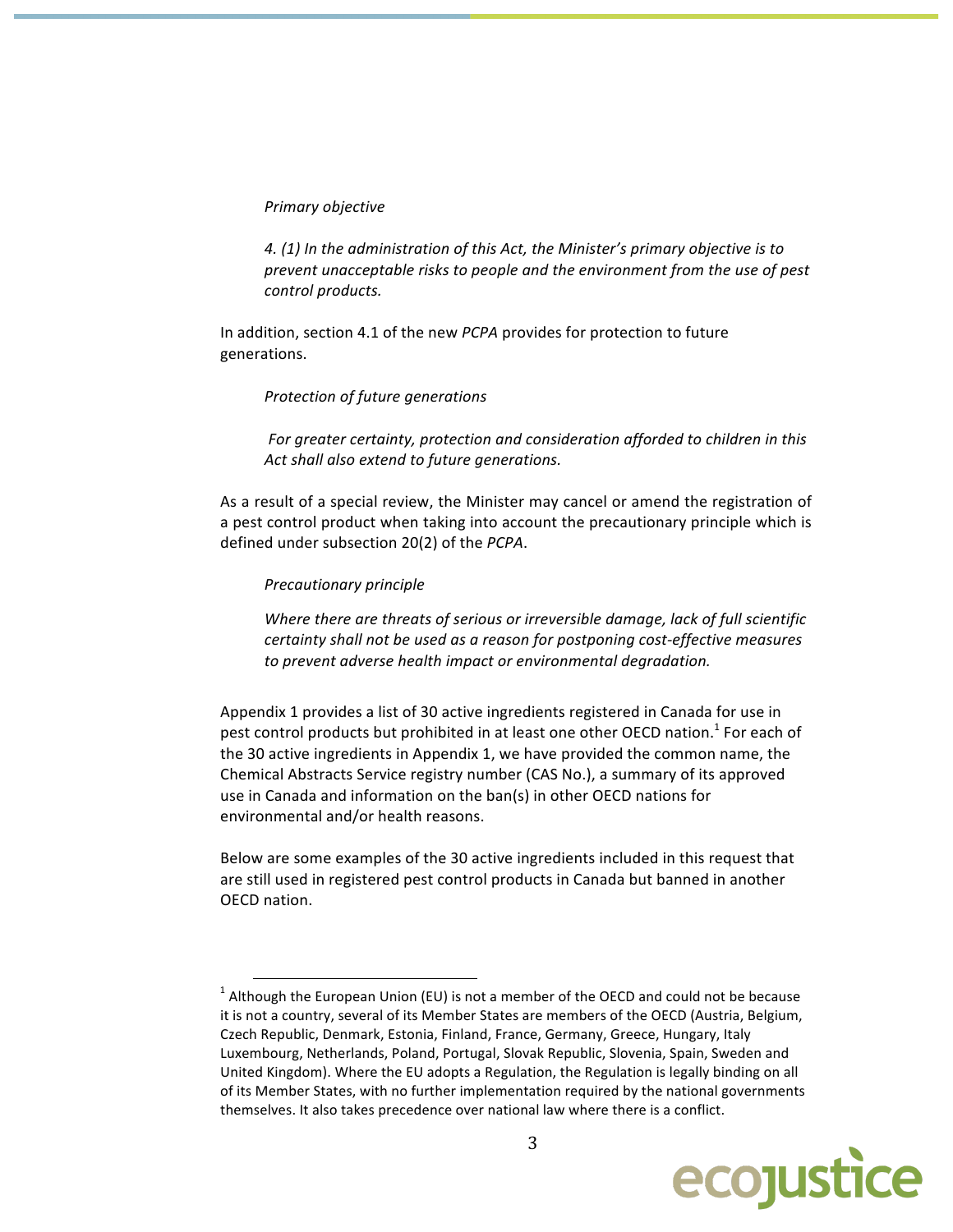Atrazine was banned by the European Union in 2004 due to concerns regarding groundwater contamination, yet it is still approved in Canada for use on corn. Environment Canada reports detecting Atrazine in waters across Canada with the highest frequency of detection in Ontario and Quebec followed by British Columbia.<sup>2</sup>

Carbaryl is an herbicide that was banned in Europe in May of 2007 due to concerns regarding potential carcinogenicity and high toxicity to animals but it is still used in 44 pesticide products approved by Health Canada for use on a wide range of crops from grains to fruits and vegetables.

Diazinon is an insecticide banned in Europe since June 2007 due to concerns regarding toxicity to operators and bystanders during use, and ecotoxicological impacts from impurities in the pesticide. Diazinon is still used in 15 registered pesticide products in Canada, many of which are applied to fruit and vegetable crops. A recent Environment Canada study detected Diazinon in 75 of 93 surface water samples taken in agricultural areas of British Columbia.<sup>3</sup>

Banned in Norway in 2007, Linuron is a herbicide found in eight agricultural use pesticide products approved for use in Canada and is the fifth highest use active ingredient in Atlantic Canada by sales. Linuron is used to control weeds in fields where grains, vegetables or fruit are grown. Linuron has been found to induce malformations in male reproductive organs and was found to be carcinogenic in animal studies. It is also very persistent and as result has been detected in surface water in Atlantic Canada, Ontario and British Columbia.<sup>4</sup>

Triluralin is an herbicide used in 17 pest control products used on grains and beans and is one of the top selling herbicides in the Prairie Provinces. It was banned in Europe in 2010 due to its toxicity to fish and other aquatic organisms, and also due to its ability to travel by air. It has been detected in

<sup>2</sup> Water Science and Technology Directorate, Environment Canada, Presence and Levels of Priority Pesticides in Selected Canadian Aquatic Systems. March, 2011 available at < http://www.ec.gc.ca/Publications/FAFE8474-C360-46CC-81AB-30565982E897%5CPresenceAndLevelsOfPriorityPesticidesInSelectedCanadianAquaticEcosyst



ems.pdf>  $3$  Ibid

 $4$  Ibid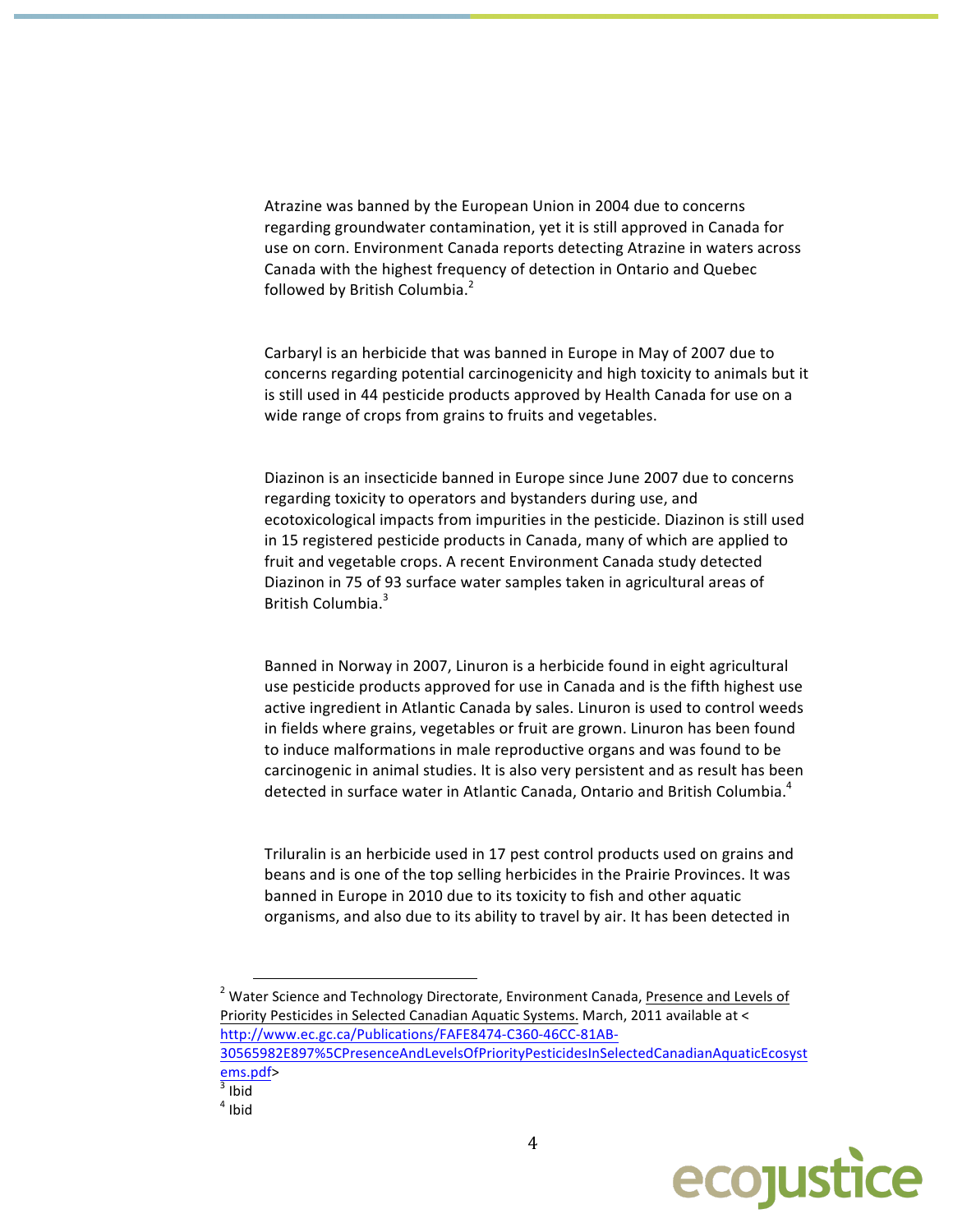surface water in Ontario, the Prairies and British Columbia as well as in the air and precipitation of Ontario.<sup>5</sup>

Ecojustice, on behalf of our clients, the DSF and Équiterre, request that you initiate special reviews of all the pest control products registered for use in Canada containing the 30 active ingredients listed in Appendix 1, attached to this letter.

Respectfully,

Tim Leadem Q.C. Staff Lawyer

 $\sqrt{M_{\infty}2}$ 

Elaine MacDonald, P.Eng., Ph.D. Senior Scientist

cc Pest Management information Service, PMRA, Health Canada





5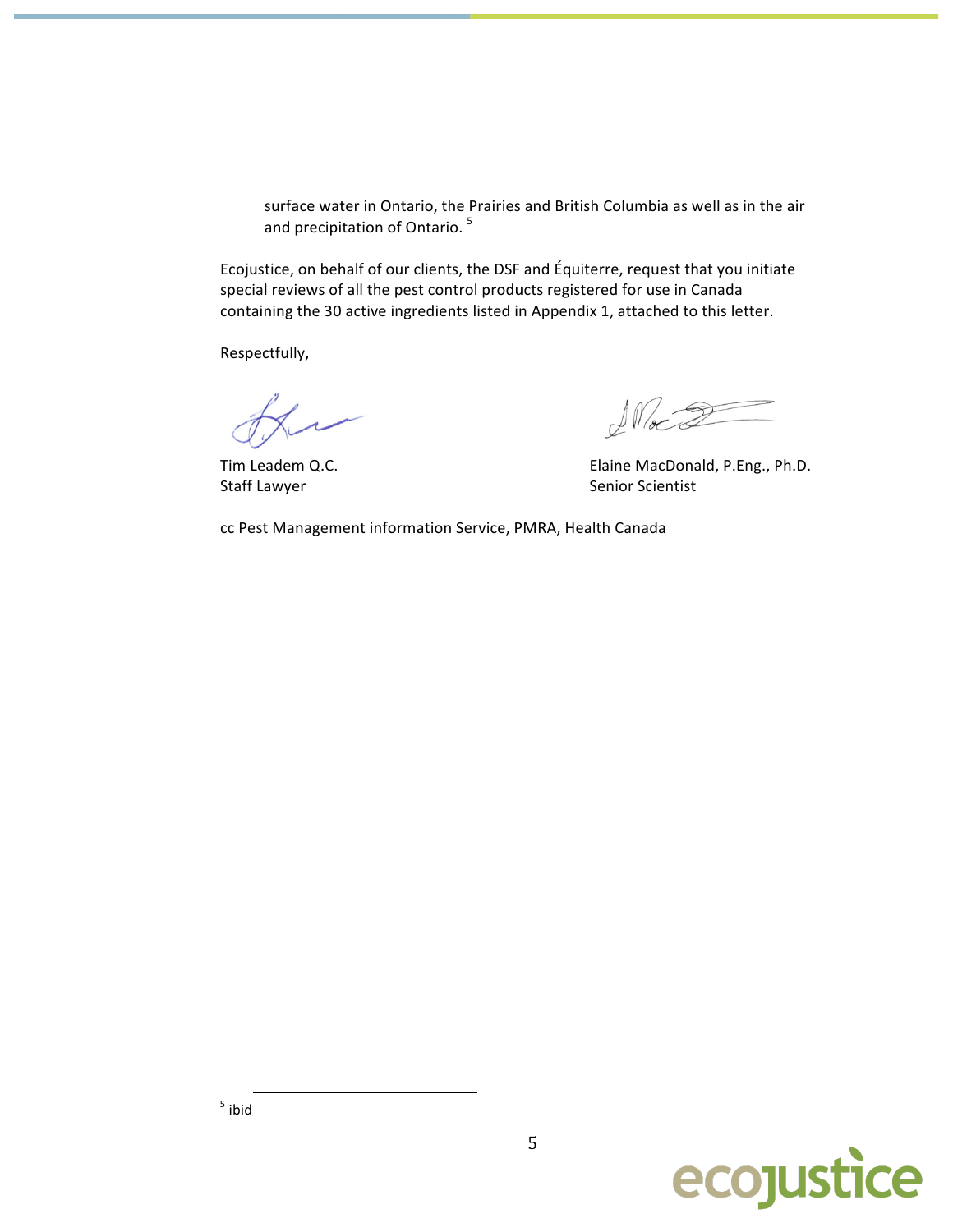# **Appendix 1**

# **Summary of Decisions Regarding Pesticide Active Ingredients** Registered in Canada but Prohibited in another OECD Nation

## 1. 2,4 D (2,4-Dichlorophenoxyacetic Acid)

CAS No. 94-75-7

Uses in Canada: There are several different formulations of the herbicide 2,4 D approved for use in Canada: 2,4 D (present as Acid); 2,4 D (present as Amine Salts: Dimethylamine Salt, Diethanolamine Salt or other Amine Salt); 2,4-D (present as Low Volatile Esters); 2,4 D present as Choline Salt in total these represent 149 registered products and 19 current applications.

The herbicide 2,4 D has been banned in Norway since January, 2000 due to reasons pertaining to human health and the environment. The following is an excerpt from the Rotterdam Convention PIC Circular XIII describing the reasons for the Norwegian ban.

> The reasons for the final regulatory action were relevant to: Human health and the environment. Summary of known hazards and risks to human health: 2.4-D is moderate acute toxic and irritating to eyes, but these characteristics is comparable to the alternative preparations or active substances.

> In addition there are some studies indicating a risk of cancer in soft tissue and lymph, but the evidence isn't strong enough to label the product for risk of cancer.

Expected effect of the final regulatory action relevant to human health: Reduced risk of cancer in people normally using pesticides with the agricultural needs covered by Weedar 64.

Summary of known hazards and risks to the environment: High mobility.

Expected effect of the final regulatory action relevant to the environment: Reduction of risk to the environment.<sup>6</sup> [emphasis added]



 $6$  PIC CIRCULAR XIII - June 2001. Available at:

<sup>&</sup>lt;http://www.pic.int/Portals/5/en/Circular/CIRC13EN.pdf> p. 12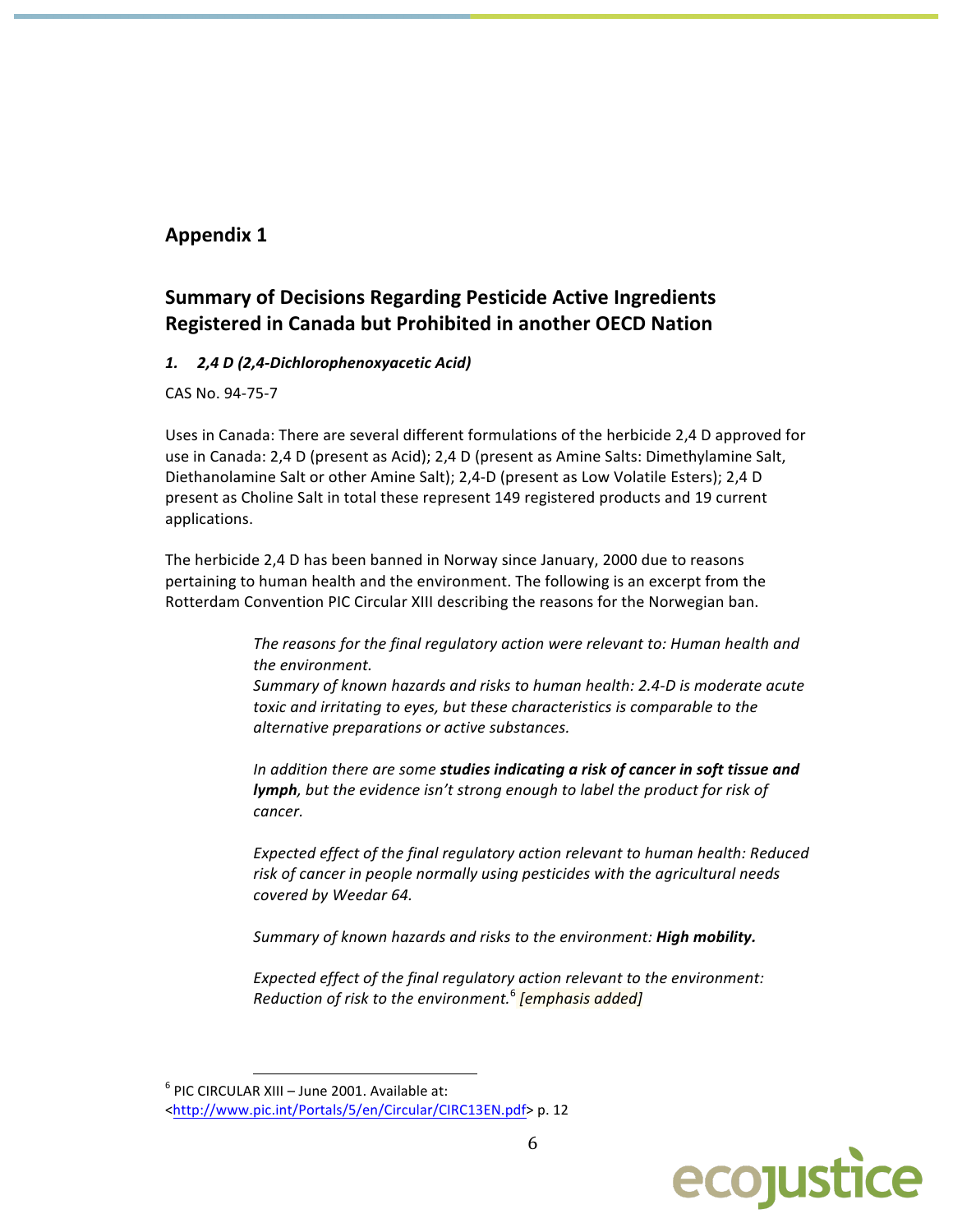## 2. Acephate

CAS No. 30560-19-1

Uses in Canada: Insecticide used in 5 registered end products

Acephate has been banned in Europe since 2003 due to reasons pertaining to both human health and the environment. More specifically, the European Commission's decision to not approve Acephate under European pesticide law was based on concerns regarding consumer safety and possible impacts on non target organisms:

> (6) The assessment report prepared by Italy has been reviewed by the Member States and the Commission within the Standing Committee on the Food Chain and Animal Health. It appeared that the information submitted was not sufficient to determine whether or not, under the proposed conditions of use, plant protection products containing the active substance concerned would satisfy in general the requirements laid down in Article  $5(1)(a)$  and (b) of Directive 91/414/EEC. Therefore, Commission Decision 2001/134/EC of 14 February 2001 concerning the decision on the possible inclusion of certain active substances into Annex I to Council Directive 91/414/EEC(7) allowed the notifier to complete its dossier by 31 March 2001 at the latest for a limited range of representatives uses. Upon receipt of the additional information, the review was finalised on 28 June 2002 in the format of the Commission review report for acephate, in accordance with Article 7(6) of Regulation (EEC) No 3600/92.

(7) Assessments made on the basis of the information submitted have not demonstrated that it may be expected that, under the proposed conditions of use, plant protection products containing acephate satisfy in general the requirements laid down in Article  $5(1)(a)$  and (b) of Directive  $91/414/EEC$ , in particular with regard to the safety of consumers potentially exposed to acephate and with regard to its possible impact on non-target organisms.

(8) Acephate should therefore not be included in Annex I to Directive 91/414/EEC.<sup>7</sup> [emphasis added]

## 3. Aminopyralid

CAS No. 150114-71-9

Uses in Canada: Herbicide used in 10 registered products, 3 current applications.

 $^7$  Official Journal L 082, 29/03/2003 P. 0040 - 0041. Commission Decision of 25 March 2003 concerning the non-inclusion of Acephate in Annex I to Council Directive 91/414/EEC and the withdrawal of authorisations for plant protection products containing this active substance. Available at < http://eur-lex.europa.eu/LexUriServ/LexUriServ.do?uri=CELEX:32003D0219:EN:HTML >

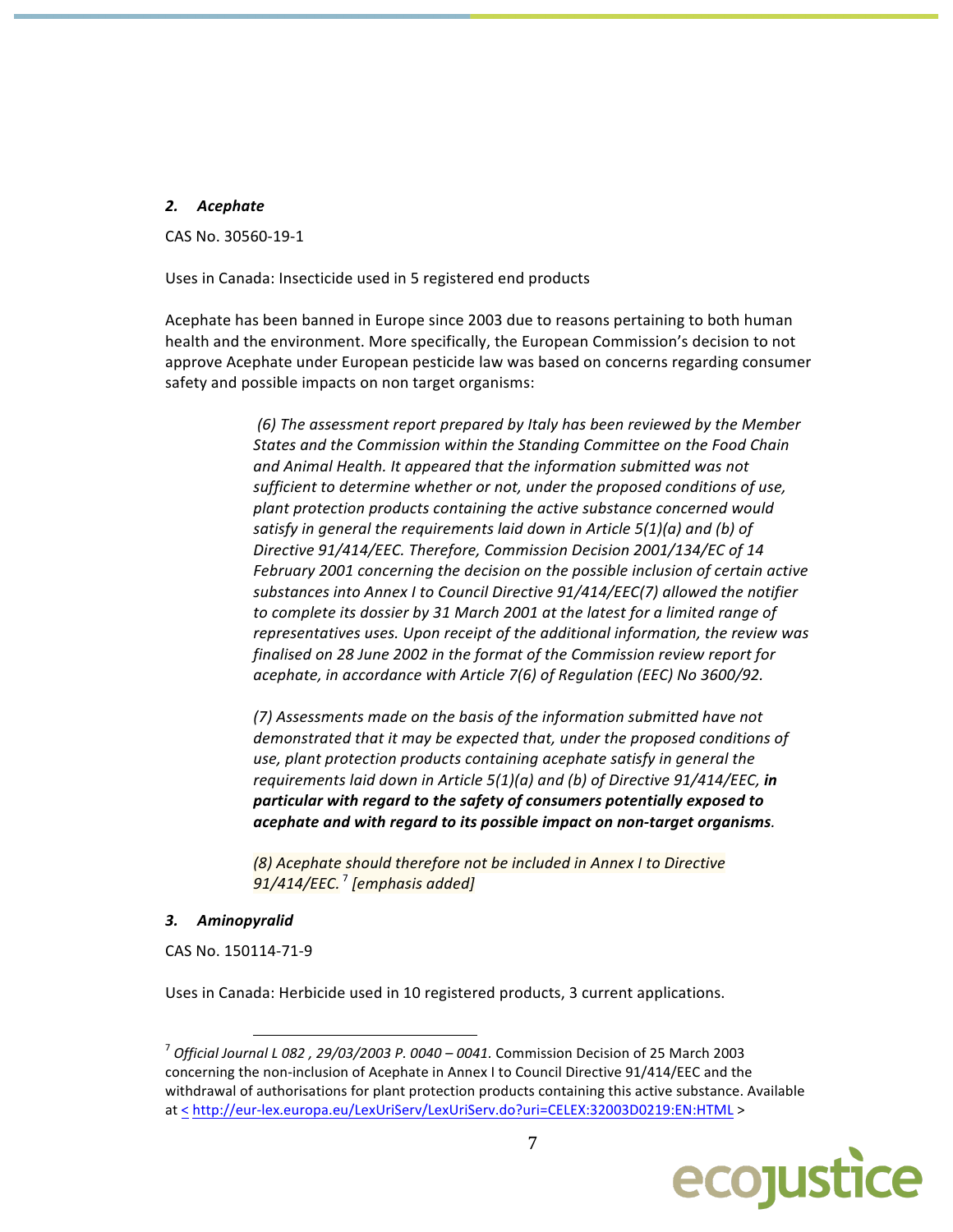The PMRA granted temporary registration in January 2007.

The status of Aminopyralid is pending in  $EU^8$ , but all uses of Aminopyralid were prohibited in Norway by a regulation passed in 2004 that took effect in February of 2011. The reasons for the ban are concerns regarding environmental impacts. The following is an excerpt from the Rotterdam Convention PIC Circular XXXIII of June 2011 describing the reasons for the Norwegian ban.

> The conclusion of the assessment was that aminopyralid is highly mobile in soil and the substance is very likely to reach ground water at concentrations above the threshold of 0.1 g/L. According to water sediment studies, aminopyralid is persistent.

Expected effect of the final regulatory action in relation to the environment: Reducing the risk of groundwater contamination of aminopyralid.<sup>9</sup> [emphasis] added]

## 4. Amitraz

CAS No. 33089-61-1

Uses in Canada: Insecticide used in3 registered products, 2 current applications.

Amitraz has been banned in Europe since 2004 due to concerns regarding possible neurological effects. The following in an excerpt from, "2004/141/EC: Commission Decision of 12 February 2004 concerning the non-inclusion of amitraz in Annex I to Council Directive 91/414/EEC and the withdrawal of authorisations for plant protection products containing this active substance."

> 8) Assessments made on the basis of the information submitted have not demonstrated that it may be expected that, under the proposed conditions of use, plant protection products containing amitraz satisfy in general the requirements laid down in Article  $5(1)(a)$  and (b) of Directive  $91/414/EEC$ . In particular, Article 5(2)(b) provides that an acceptable daily intake (ADI) for man must be taken into account in deciding on the inclusion of an active substance in

 $^8$  Official Journal L 201, 04/08/2011 P. 0016 - 0018. Commission Implementing Decision of 2 August 2011 allowing Member States to extend provisional authorisations granted for the new active substances acequinocyl, Adoxophyes orana granulovirus, aminopyralid, flubendiamide, mandipropamid, metaflumizone, phosphane, pyroxsulam and thiencarbazone. Available at <http://eur-lex.europa.eu/LexUriServ/LexUriServ.do?uri=OJ:L:2011:201:0016:01:EN:HTML>  $\textsuperscript{9}$ PIC Circular XXXIII – June 2011. Secretariat for the Rotterdam Convention on prior Informed Consent Procedure for Certain Hazardous Chemicals and Pesticides in International Trade. Available at <http://www.pic.int/Portals/5/en/Circular/Circ33-EN.pdf>p. 17

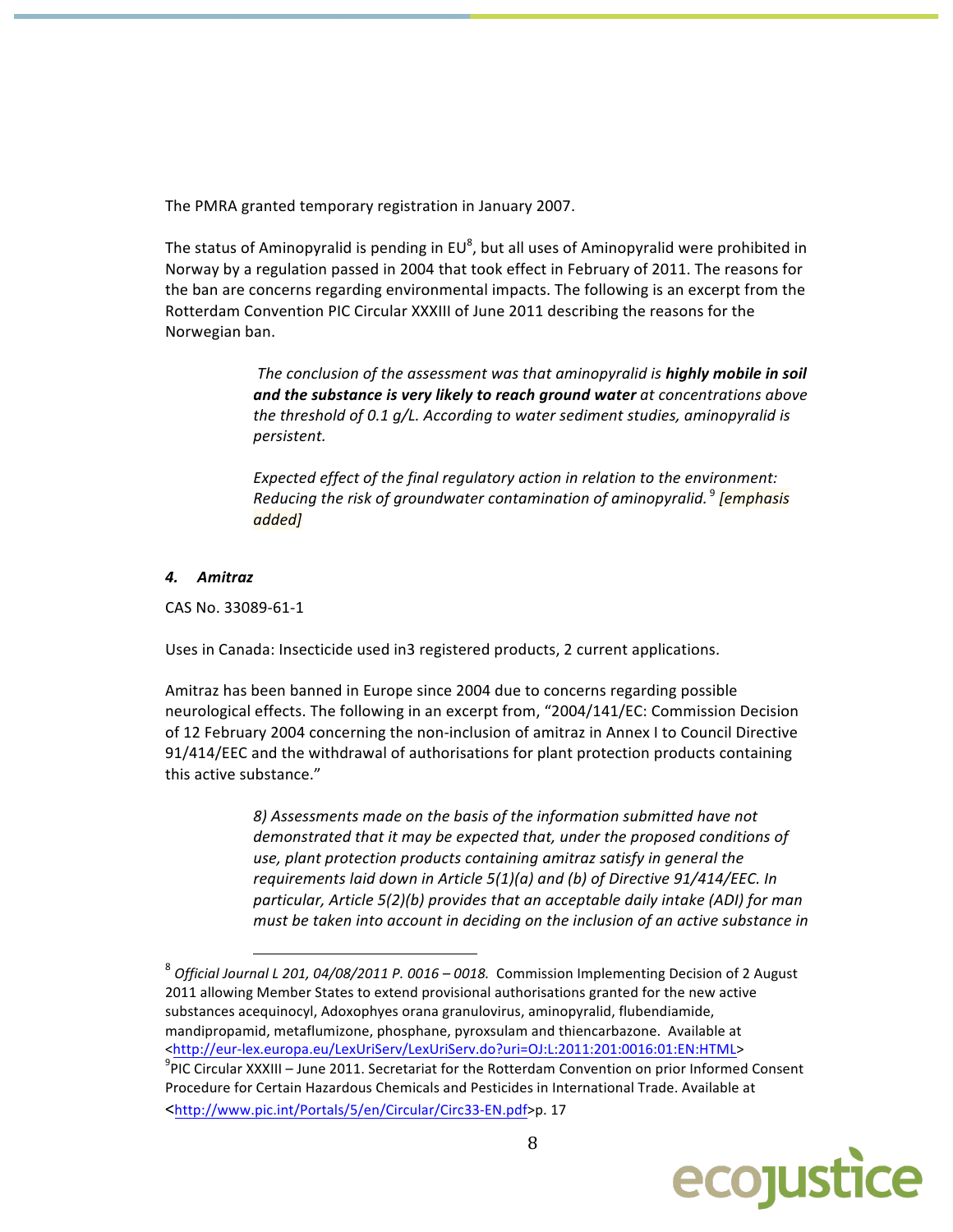Annex I. In setting the ADI the possible neurological effects of amitraz had to be considered. These effects were also considered for setting the Acute Reference Dose, i.e. the estimate of the amount of the substance that can be ingested over a short period of time without appreciable health risk to the consumer. It has not been demonstrated for the proposed uses that consumers might not be exposed to amitraz exceeding the Acute Reference Dose. A probabilistic risk assessment was prepared by the notifier. It must however be taken into consideration that agreed criteria for the interpretation of such a probabilistic risk assessment are not yet established and it would not be appropriate, in view of the possible risks, to delay decision-making further until such criteria are agreed.<sup>10</sup> [emphasis added]

Amitraz is also banned in the non-OECD countries of Iran and Syria, the latter ban was for reasons pertaining to human health.<sup>11</sup>

#### 5. Atrazine

CAS No. 1912-24-9

Uses in Canada: Herbicide used in 10 registered end products, 8 current applications. Atrazine was banned in Europe in 2004 due to concerns regarding groundwater contamination.

The following is an excerpt from the," Commission Decision of 10 March 2004 concerning the non-inclusion of atrazine in Annex I to Council Directive 91/414/EEC and the withdrawal of authorisations for plant protection products containing this active substance."

> Assessments made on the basis of the information submitted have not demonstrated that it may be expected that, under the proposed conditions of use, plant protection products containing atrazine satisfy in general the requirements laid down in Article  $5(1)(a)$  and (b) of Directive  $91/414/EEC$ . In particular available monitoring data were insufficient to demonstrate that in large areas concentrations of the active substance and its breakdown products will not exceed 0,1 µg/l in groundwater. Moreover it cannot be assured that continued use in other areas will permit a satisfactory recovery of groundwater quality where concentrations already exceed 0,1 µg/l in

 $\frac{1}{11}$  Database of Notifications of Final Regulatory Action. Rotterdam Convention. Available at < http://www.pic.int/Procedures/FinalRegulatoryActions/Database/tabid/1368/language/en-US/Default.aspx >



 $^{10}$  Official Journal L 046, 17/02/2004 P. 0035 - 0037. Commission Decision of 12 February 2004 concerning the non-inclusion of amitraz in Annex I to Council Directive 91/414/EEC and the withdrawal of authorisations for plant protection products containing this active substance (notified under document number C(2004) 332). Available at <http://eurlex.europa.eu/LexUriServ/LexUriServ.do?uri=CELEX:32004D0141:EN:HTML>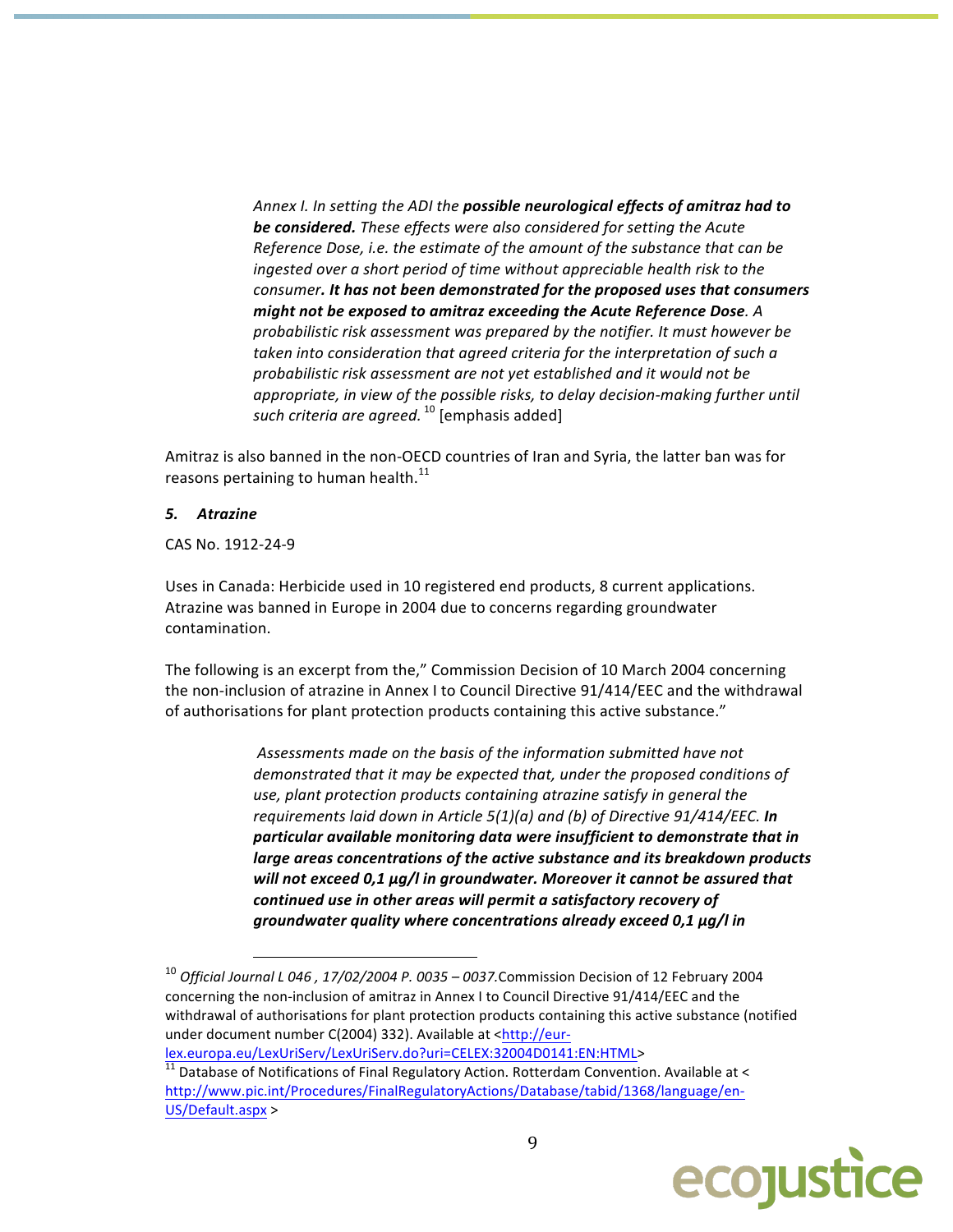groundwater. These levels of the active substance exceed the limits in Annex VI to Directive 91/414/EEC and would have an unacceptable effect on *groundwater.* <sup>12</sup>[emphasis added]

#### 6. Bifenthrin

CAS No. 82657-04-3

Uses in Canada: Insecticide used in 1 registered end product, 4 current applications.

Bifenthrin was banned in Europe in 2009 due to concerns regarding ecotoxicology and insufficient information regarding the risk of groundwater contamination and the risk to the consumer.

An excerpt is copied below from the, "2009/887/EC: Commission Decision of 30 November 2009 concerning the non-inclusion of bifenthrin in Annex I to Council Directive 91/414/EEC and the withdrawal of authorisations for plant protection products containing that substance."

> (5) During the evaluation of this active substance, a number of concerns have been identified. In particular, based on the data lodged by the notifier within the legal deadlines, it was not possible to assess the potential contamination of groundwater by a major soil degradation product (TFP acid). Furthermore, concerns have been raised as regards a possible underestimation of the risk to consumers, due to the limited number of residue data made available and the lack of investigation on the metabolism pattern of the two isomers constituting bifenthrin. As regards ecotoxicology, the risk to aquatic vertebrates has not shown to generate acceptable uses, while there is a remaining uncertainty as regards the effects of the experienced bioaccumulation in fish of the active substance. Furthermore, high risks have been identified for mammals (long-term risk and secondary poisoning), earthworms (long-term risk) and non-target arthropods (infield), while the risk to non-target plants and non-target soil macroorganisms has not been sufficiently addressed. Consequently, it was not possible to conclude, on the basis of the information made available within the legal deadlines, that bifenthrin met the criteria for inclusion in Annex I to Directive 91/414/EEC.

<sup>&</sup>lt;sup>12</sup> Official Journal L 078, 16/03/2004 P. 0053 - 0055. Commission Decision of 10 March 2004 concerning the non-inclusion of atrazine in Annex I to Council Directive 91/414/EEC and the withdrawal of authorisations for plant protection products containing this active substance (notified under document number C(2004) 731). Available at < http://eurlex.europa.eu/LexUriServ/LexUriServ.do?uri=CELEX:32004D0248:EN:HTML >.

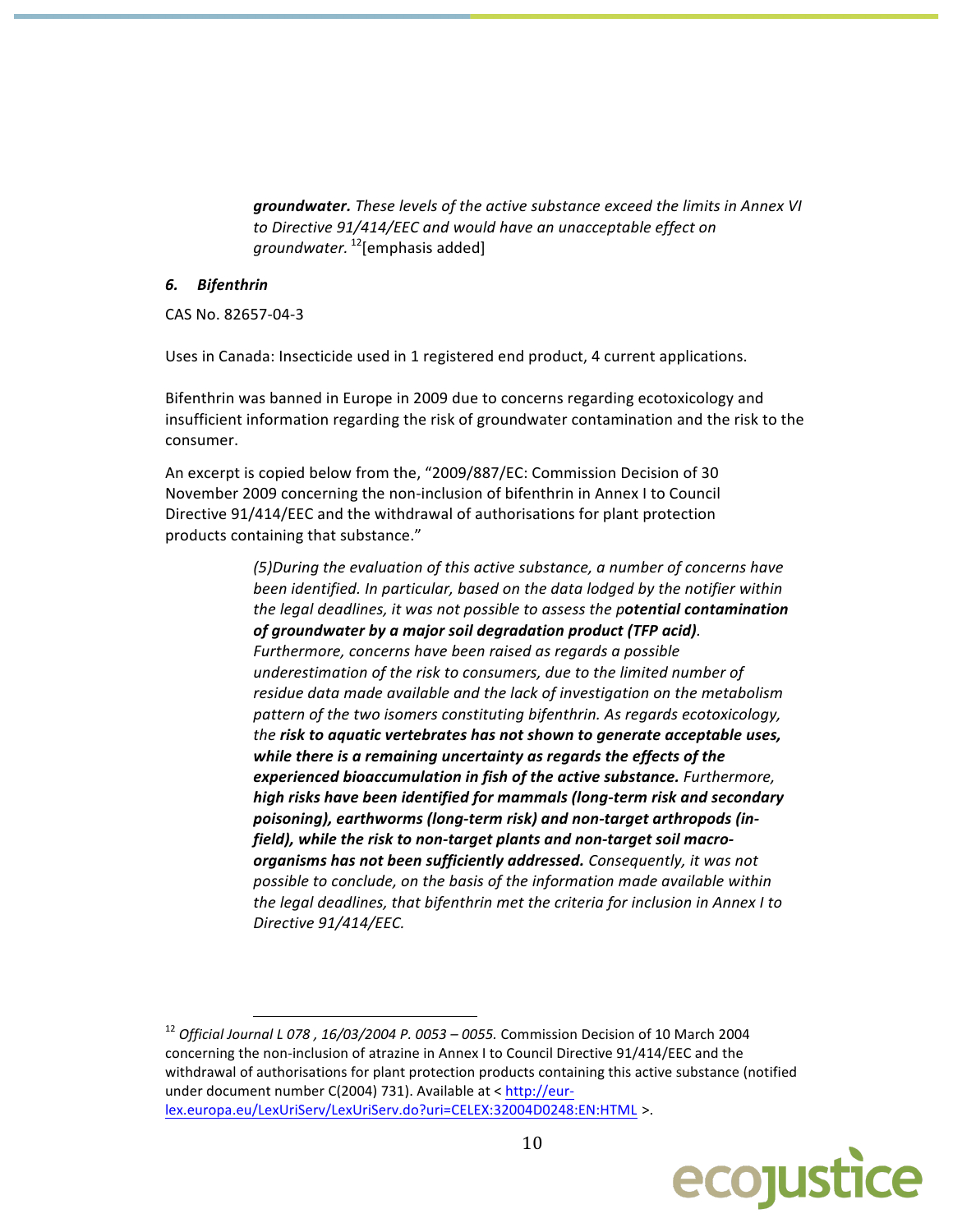(6) The Commission invited the notifier to submit its comments on the results of the peer review and on its intention or not to further support the substance. The notifier submitted its comments which have been carefully examined. However, despite the arguments put forward by the notifier, the concerns identified could not be eliminated, and assessments made on the basis of the information submitted and evaluated during the EFSA expert meetings have not demonstrated that it may be expected that, under the proposed conditions of use, plant protection products containing bifenthrin satisfy in general the requirements laid down in Article  $5(1)(a)$  and (b) of Directive 91/414/EEC.[emphasis added]

(7) Bifenthrin should therefore not be included in Annex I to Directive  $91/414/$ EEC.  $^{13}$ [emphasis added]

Bifenthrin was banned in Netherlands in 2001 for reason pertaining to human health and the environment.<sup>14</sup> The Netherlands is now part of the European community.

#### 7. Bromoxynil

CAS No. 1689-99-2

Uses in Canada: Herbicide 48 registered products and 11 current applications.

Bromoxynil Octanoate was banned in Norway in 2000 for reasons pertaining to the environment and human health. The following is a summary from the Rotterdam Convention database describing the reasons for the Norwegian ban.

> Bromoxynil is labeled with many risk phrases, including may cause cancer, and possible risk of harm to the unborn child. The risks to the applicator are judged to be too high to be found acceptable. In addition, an important reason to not accept bromoxynil is that there are already alternatives on the market that pose a lower risk to human health.<sup>15</sup> [emphasis added]

#### Carbaryl 8.

CAS No. 63-25-2

Uses in Canada: Pesticide used in 44 registered end products, 3 current applications,

lex.europa.eu/LexUriServ/LexUriServ.do?uri=CELEX:32009D0887:EN:HTML>

<sup>&</sup>lt;sup>15</sup> Rotterdam Convention. Database of Notifications of Final Regulatory Action. Available at <http://www.pic.int/Default.aspx?tabid=1368>



 $^{13}$  Official Journal L 318, 04/12/2009 P. 0041 - 0042. Commission Decision of 30 November 2009 concerning the non-inclusion of bifenthrin in Annex I to Council Directive 91/414/EEC and the withdrawal of authorisations for plant protection products containing that substance (notified under document C(2009) 9196). Available at <http://eur-

<sup>&</sup>lt;sup>14</sup> Rotterdam Convention. Database of Notifications of Final Regulatory Action. Available at <http://www.pic.int/Default.aspx?tabid=1368>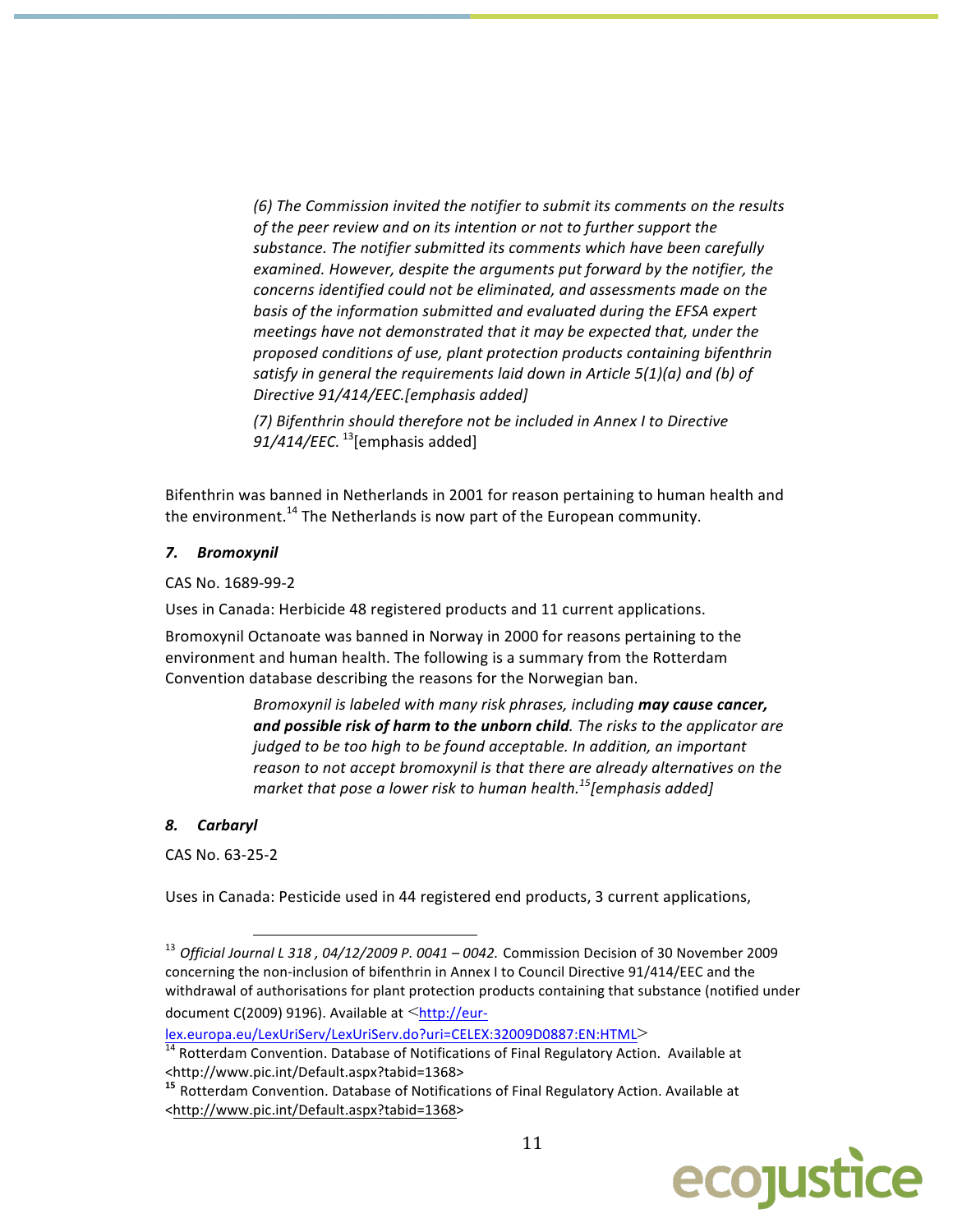Carbaryl was banned in Europe in May 2007 due to concerns regarding toxicity to humans and animals. An excerpt is copied below from the, "Commission Decision of 21 May 2007 concerning the non-inclusion of carbaryl in Annex I to Council Directive 91/414/EEC and the withdrawal of authorisations for plant protection products containing that substance."

> (5) During the evaluation of this active substance, a number of concerns were identified. In particular based on the available data it has not been demonstrated that the consumer exposure is acceptable. The information available indicates concerns for metabolites which are at the same level of toxicity as the active substance, and their presence at levels which might be of toxicological concerns cannot be excluded. Moreover there are concerns on potential carcinogenic properties of the active substance. There is also a high long-term risk for insectivorous birds and a high acute risk to herbivorous mammals, a high acute and long-term risk to aquatic organisms and a high risk for beneficial arthropods.

> (6) The Commission invited the notifier to submit its comments on the results of the peer review and on its intention or not to further support the substance. The notifier submitted its comments which have been carefully examined. However, despite the arguments advanced, the above concerns remained unsolved, and assessments made on the basis of the information submitted and evaluated during the EFSA expert meetings have not demonstrated that it may be expected that, under the proposed conditions of use, plant protection products containing carbaryl satisfy in general the requirements laid down in Article  $5(1)(a)$  and (b) of Directive 91/414/EEC.

> (7) Carbaryl should therefore not be included in Annex I to Directive 91/414/EEC. <sup>16</sup>[emphasis added]

Carbaryl is also banned in the non-OECD countries of Jordan and Syria.

## 9. Chloropicrin

CAS No. 76-06-2

Uses in Canada: Fungicide and other pesticide uses in 6 registered end products.

 $^{16}$  Official Journal L 133, 25/05/2007 P. 0040 – 0041. Commission Decision of 21 May 2007 concerning the non-inclusion of carbaryl in Annex I to Council Directive 91/414/EEC and the withdrawal of authorisations for plant protection products containing that substance (notified under document number C(2007) 2093). Available at <http://eurlex.europa.eu/LexUriServ/LexUriServ.do?uri=CELEX:32007D0355:EN:NOT >

ecojustice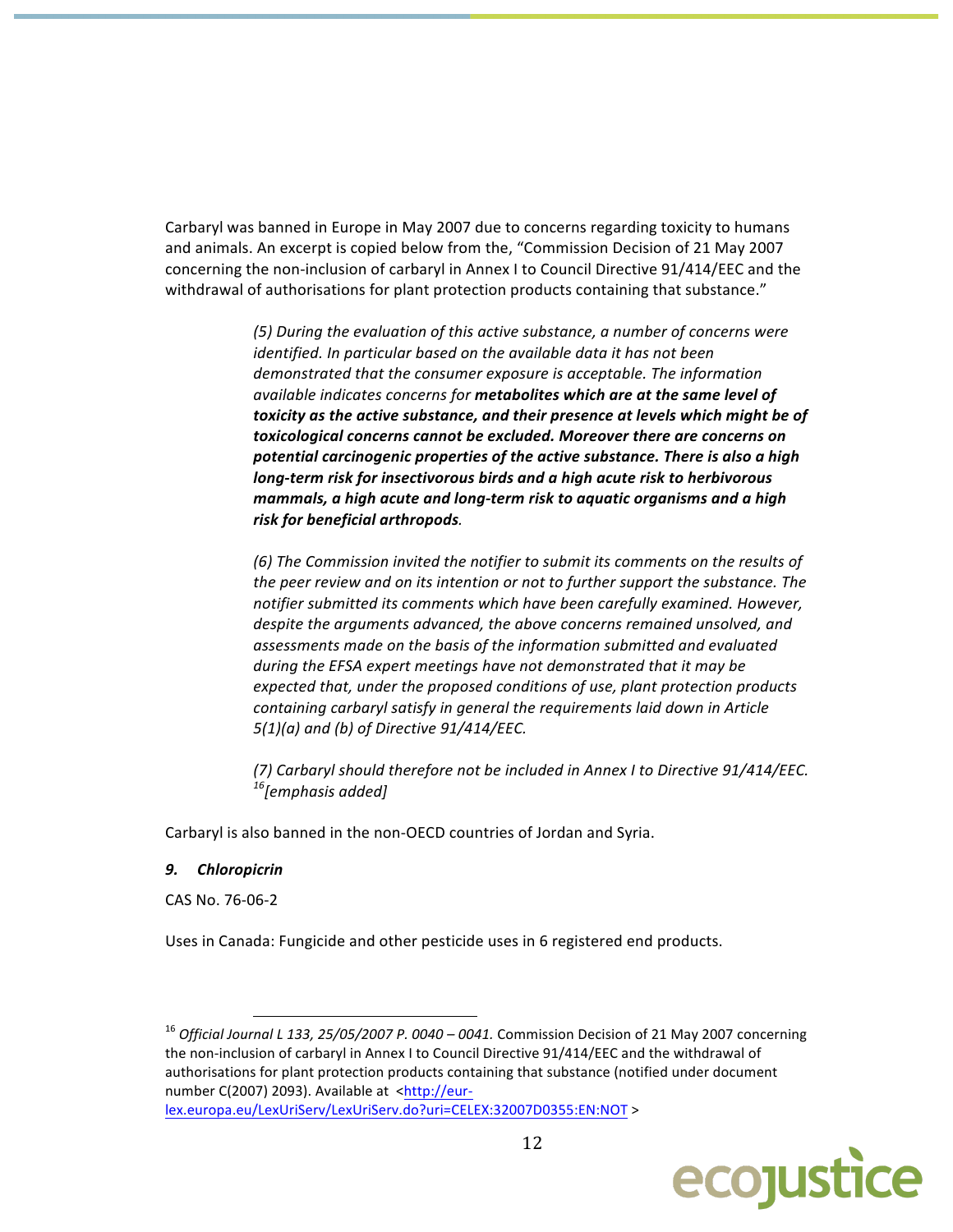Chloropicrin has been banned in Europe since December 2011 due to reasons pertaining to the risks posed to pesticide operators and aquatic organisms, birds and bees, in addition to other concerns.

The following is an excerpt from the, "Commission Implementing Regulation (EU) No 1381/2011of 22 December 2011 concerning the non-approval of the active substance chloropicrin, in accordance with Regulation (EC) No 1107/2009 of the European Parliament and of the Council concerning the placing of plant protection products on the market, and amending Decision 2008/934/EC."

> (7) During the evaluation of this active substance, concerns were identified. Those concerns were, in particular, the following. There is an unacceptable risk to operators. It was not possible to perform a reliable groundwater exposure assessment as data were missing concerning the metabolite dichloronitromethane and impurities of the active substance as manufactured. Insufficient data were available to conclude on the risks to sediment dwellers, bees, earthworms and non-target plants. A high risk to aquatic organisms, birds and mammals was identified. It was not possible to perform a reliable surface water and sediment exposure assessment as data were missing for chloropicrin and the metabolite dichloronitromethane. No reliable assessment of exposure concentrations in air of phosgene could be performed. A high potential for long-range atmospheric transport was identified.

(8) The Commission invited the applicant to submit its comments on the conclusion of the Authority. Furthermore, in accordance with Article 21(1) to Regulation (EC) No 33/2008, the Commission invited the applicant to submit comments on the draft review report. The applicant submitted its comments, which have been carefully examined.

(9) However, despite the arguments put forward by the applicant, the concerns referred to in recital 7 could not be eliminated. Consequently, it has not been demonstrated that it may be expected that, under the proposed conditions of use, plant protection products containing chloropicrin satisfy in general the requirements laid down in Article 5(1)(a) and (b) of Directive 91/414/EEC.  $^{17}$ [emphasis added]

 $^{17}$  Official Journal L 343, 23/12/2011 P. 0026 – 0027. Commission Implementing Regulation (EU) No 1381/2011 of 22 December 2011 concerning the non-approval of the active substance chloropicrin, in accordance with Regulation (EC) No 1107/2009 of the European Parliament and of the Council concerning the placing of plant protection products on the market, and amending Decision 2008/934/EC Text with EEA relevance. Available at< http://eurlex.europa.eu/LexUriServ/LexUriServ.do?uri=OJ:L:2011:343:0026:01:EN:HTML>

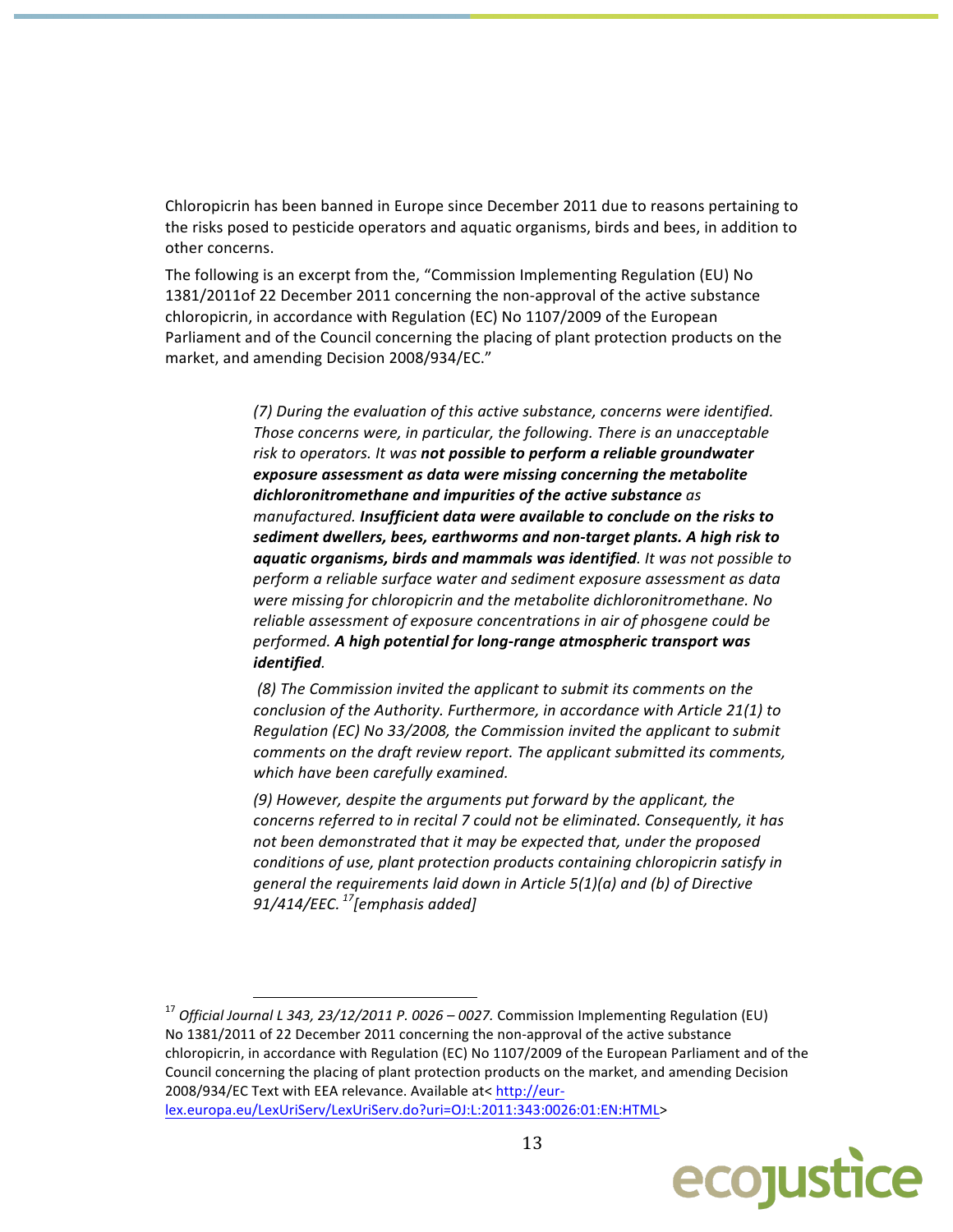Chloropicrin is also banned in the non-OECD country of Saudi Arabia.<sup>18</sup>

#### 10. Chlorthal-dimethyl

CAS No. 1861-32-1

Uses in Canada: Herbicide used in 3 registered end products.

Chlorthal-dimethyl has been banned in Europe since September 2009 due to concerns regarding impacts on groundwater.

The following is an excerpt from, "Commission Decision of 23 September 2009 concerning the non-inclusion of chlorthal-dimethyl in Annex I to Council Directive 91/414/EEC and the withdrawal of authorisations for plant protection products containing that substance."

> (5) During the evaluation of this active substance it was found that its metabolite MPA leaches to groundwater. On the basis of the information available, it cannot be concluded that it may be expected that the plant protection products containing that active substance fulfil the conditions provided for in Article 5(1) of Directive 91/414/EEC, in particular as regards toxicological significance of that metabolite.

(6) The Commission invited the notifier to submit its comments on the results of the peer review and on its intention or not to further support the substance. The notifier submitted its comments which have been carefully examined. However, despite the arguments put forward by the notifier, the concerns identified could not be eliminated, and assessments made on the basis of the information submitted and evaluated during the EFSA expert meetings have not demonstrated that it may be expected that, under the proposed conditions of use, plant protection products containing chlorthal-dimethyl satisfy in general the requirements laid down in Article  $5(1)(a)$  and (b) of Directive  $91/414/EEC$ .

(7) Chlorthal-dimethyl should therefore not be included in Annex I to Directive 91/414/EEC.  $^{19}$ [emphasis added]

## 11. Diazinon

CAS No. 333-41-5

lex.europa.eu/LexUriServ/LexUriServ.do?uri=OJ:L:2009:251:0031:01:EN:HTML>



<sup>&</sup>lt;sup>18</sup> Rotterdam Convention. Database of Notifications of Final Regulatory Action. Available at <http://www.pic.int/Default.aspx?tabid=1368>

<sup>&</sup>lt;sup>19</sup> Official Journal L 251, 24/09/2009 P. 0031 - 0032. Commission Decision of 23 September 2009 concerning the non-inclusion of chlorthal-dimethyl in Annex I to Council Directive 91/414/EEC and the withdrawal of authorisations for plant protection products containing that substance (notified under document C(2009) 6431). Also available at <http://eur-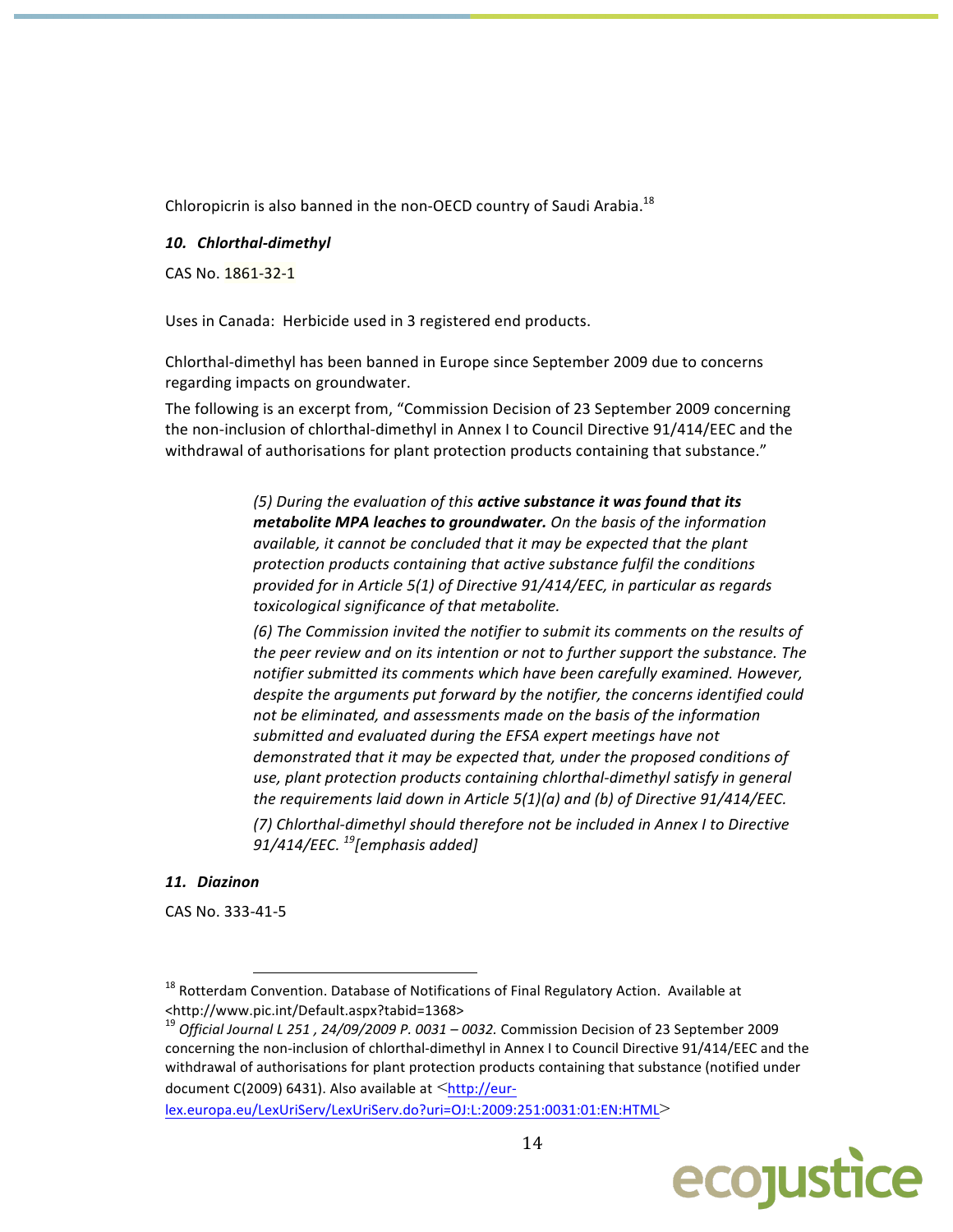Uses in Canada: Insecticide used in 15 registered end products.

Diazinon has been banned in Europe since June 2007 for reasons pertaining to its very toxic impurities that have toxicological and ecotoxicological concerns.

The following is an excerpt from the, "Commision Decision of 6 June 2007 concerning the non-inclusion of diazinon in Annex I to Council Directive 91/414/EEC and the withdrawal of authorisations for plant protection products containing that substance."

> (5) During the evaluation of this active substance, a number of concerns were identified. In particular based on the available data it has not been demonstrated that the operator, worker and bystander exposure is acceptable. Moreover there is insufficient information on some very toxic impurities and their presence at levels which might be of toxicological or ecotoxicological concern cannot be excluded.

(6) The Commission invited the notifier to submit its comments on the results of the peer review and on its intention or not to further support the substance. The notifier submitted its comments which have been carefully examined. However, despite the arguments advanced, the above concerns remained unsolved, and assessments made on the basis of the information submitted and evaluated during the EFSA expert meetings have not demonstrated that it may be expected that, under the proposed conditions of use, plant protection products containing diazinon satisfy in general the requirements laid down in Article  $5(1)(a)$  and (b) of Directive  $91/414/EEC$ .

(7) Diazinon should therefore not be included in Annex I to Directive 91/414/EEC. <sup>20</sup>[emphasis added]

## 12. Dichlobenil

CAS No: 1194-65-6

Uses in Canada: Herbicide used in 12 registered end products.

Dichlobenil was banned in Europe in April 2011 due to concerns regarding groundwater contamination, long range transport and risks to birds and high risks to earthworm eating birds and mammals.

lex.europa.eu/LexUriServ/LexUriServ.do?uri=OJ:L:2007:148:0009:01:EN:HTML>



 $^{20}$ Official Journal L 148, 09/06/2007 P. 0009 – 0010. Commission Decision of 6 June 2007 concerning the non-inclusion of diazinon in Annex I to Council Directive 91/414/EEC and the withdrawal of authorisations for plant protection products containing that substance (notified under document number C(2007) 2339). Available at <http://eur-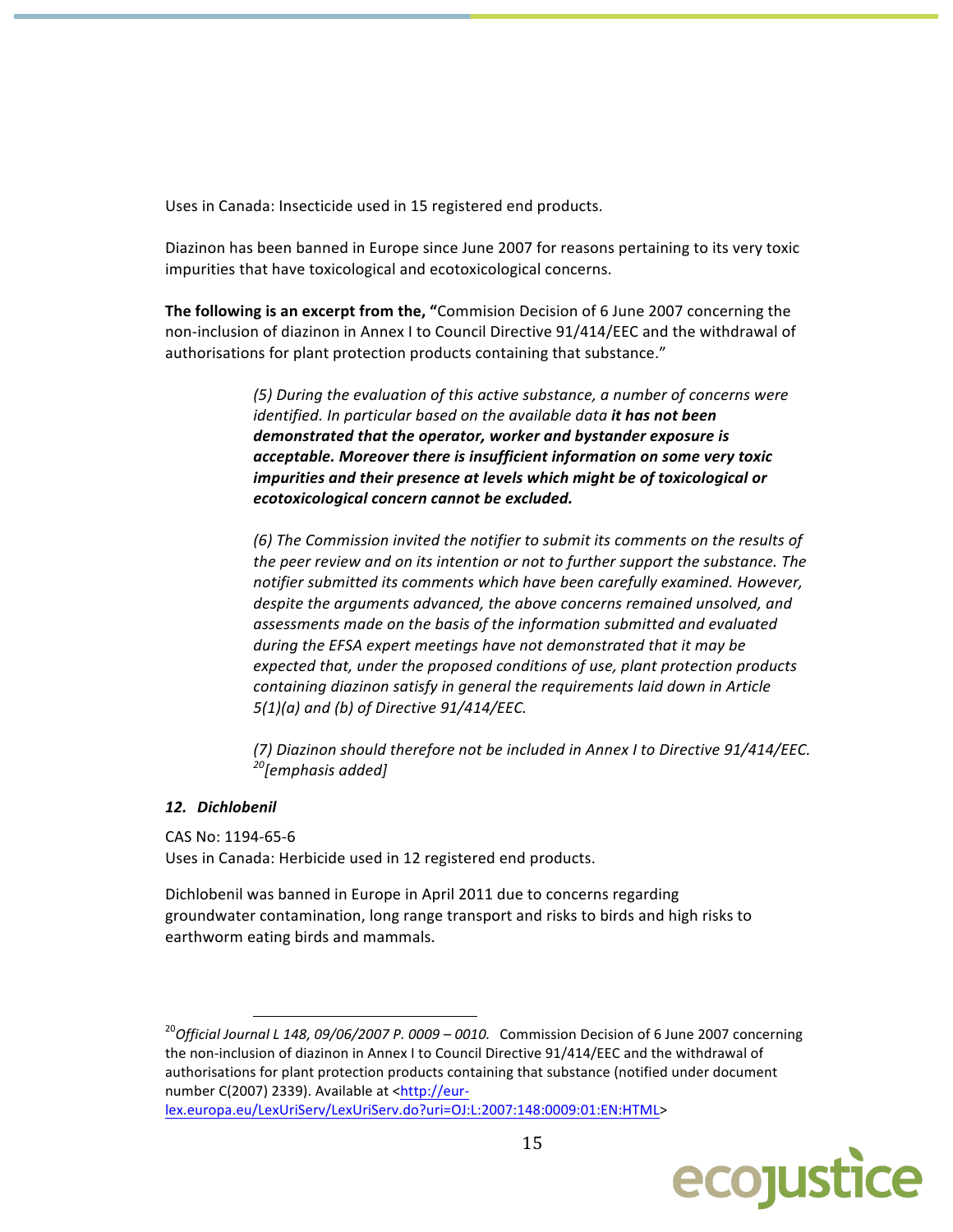The following is an excerpt from, "Commission Implementing Decision of 11 April 2011 concerning the non-inclusion of dichlobenil in Annex I to Council Directive 91/414/EEC."

> (9) During the evaluation of this active substance, a number of concerns have been identified. Several unacceptable effects on the environment were identified. In particular, the potential groundwater contamination by the very persistent metabolite 2,6-dichlorobenzamide (BAM) is expected to be very high, with concentrations well above 10 µg/l for all modelled scenarios. There is a potential for long-range transport of the metabolite **BAM** through the atmosphere. A high acute risk to birds and a high longterm risk to earthworm-eating birds and mammals were identified. The available data were insufficient to address the nature of residues of the metabolite BAM in processed commodities.

> (10) The Commission invited the applicant to submit its comments on the conclusion by the Authority. Furthermore, in accordance with Article 21(1) to Regulation (EC) No 33/2008, the Commission invited the applicant to submit comments on the draft review report. The applicant submitted its comments, which have been carefully examined.

(11) However, despite the arguments put forward by the applicant, the concerns identified could not be eliminated, and assessments made on the basis of the information submitted and evaluated during the expert meetings of the Authority have not demonstrated that it may be expected that, under the proposed conditions of use, plant protection products containing dichlobenil satisfy in general the requirements laid down in Article  $5(1)(a)$  and (b) of Directive 91/414/EEC.

(12) Dichlobenil should therefore not be included in Annex I to Directive  $91/414/EEC.<sup>21</sup>[emphasis added]$ 

Dichlobenil was completely banned in Norway as of the year 2000 for reasons pertaining to human health and the environment.<sup>22</sup>

#### 13. Dichlorvos

CAS No: 62-73-7

Uses in Canada: Insecticide used in 11 registered end products and one current application.

<sup>22</sup> PIC CIRCULAR XII - December 2000. Available at < http://www.pic.int/Portals/5/en/Circular/circ12en.pdf.> p. 30



<sup>&</sup>lt;sup>21</sup> Official Journal L 098, 13/04/2011 P. 0014 - 0015. Commission Implementing Decision of 11 April 2011 concerning the non-inclusion of dichlobenil in Annex I to Council Directive 91/414/EEC. Available at <http://eur-lex.europa.eu/LexUriServ/LexUriServ.do?uri=OJ:L:2011:098:0014:01:EN:HTML>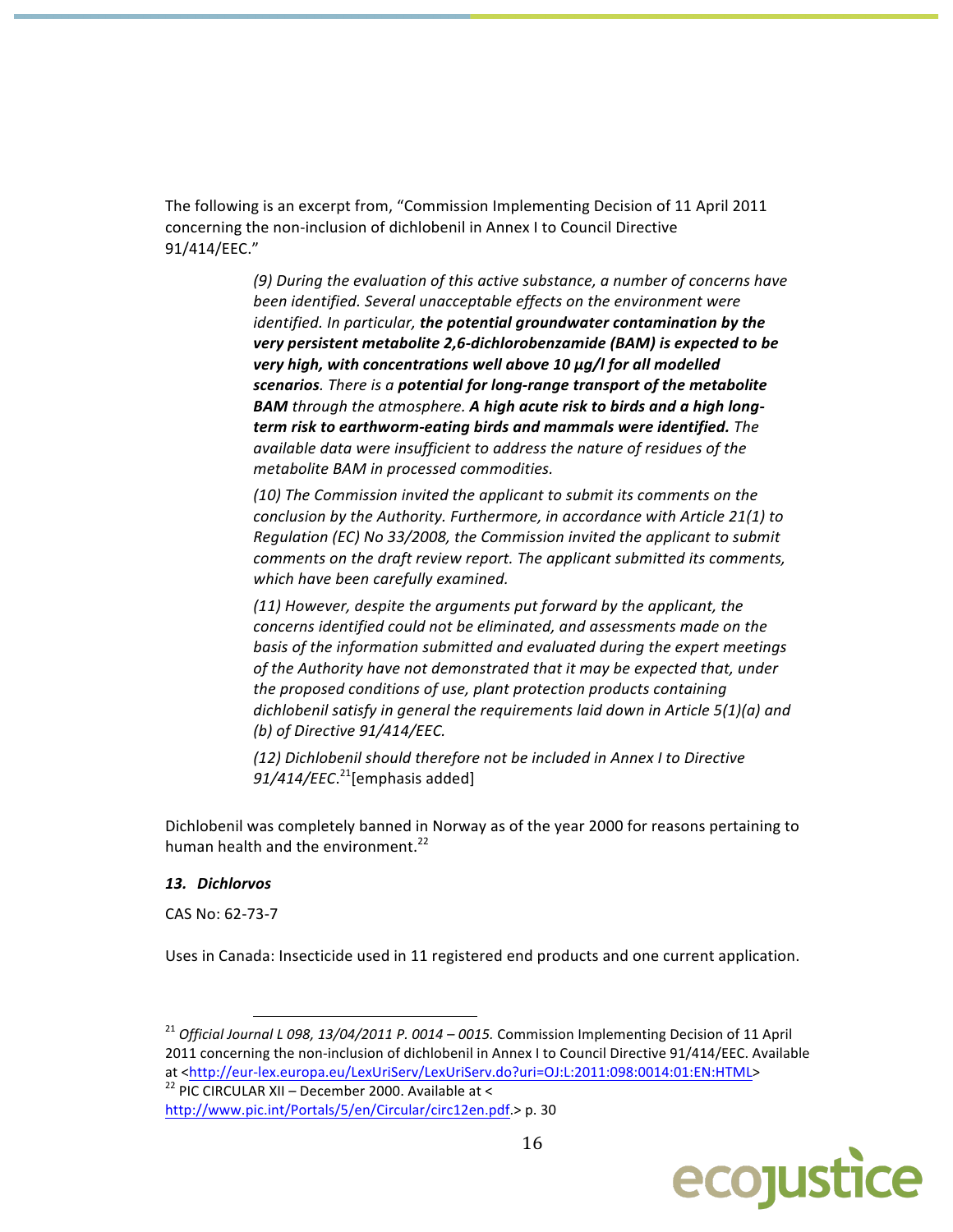Dichlorvos was banned in Europe in June 2007 as an active ingredient in plant protection products for reasons pertaining to concerns regarding human genotoxicity and carcinogenicity.

The following is an excerpt from the, "Commission Decision of 6 June 2007 concerning the non-inclusion of dichlorvos in Annex I to Council Directive 91/414/EEC and the withdrawal of authorisations for plant protection products containing that substance."

> (5) During the evaluation of this active substance, a number of concerns were identified. In particular, based on the available toxicological data and taking into account the uncertainties of the genotoxic and carcinogenic properties of the substance also considering the overall poor quality of the dossier, it has not been demonstrated that the estimated operator, worker and bystander exposure, is acceptable.

> (6) The Commission invited the notifier to submit its comments on the results of the peer review and on its intention or not to further support the substance. The notifier submitted its comments which have been carefully examined. However, despite the arguments advanced, the above concerns remained unsolved, and assessments made on the basis of the information submitted and evaluated during the EFSA expert meetings have not demonstrated that it may be expected that, under the proposed conditions of use, plant protection products containing dichlorvos satisfy in general the requirements laid down in Article 5(1)(a) and (b) of Directive 91/414/EEC.

(7) Dichlorvos should therefore not be included in Annex I to Directive 91/414/EEC.  $^{23}$ [emphasis added]

## 14. Difenoconazole

CAS No: 119446-68-3

Uses in Canada: Fungicide used in 13 registered end products, 12 current applications.

Difenoconazole has been banned in Norway since 1998 due to environmental reasons pertaining to persistence, bioaccumulation in fish, and toxic effects on aquatic organisms. The following is an excerpt from the Rotterdam Convention PIC Circular XXXII describing the reasons for the Norwegian ban.

> Difenoconazole's half-life in laboratory experiments vary somewhat but exceeds 1 year in many cases. In field experiments, dissipation is moderate but this is

lex.europa.eu/LexUriServ/LexUriServ.do?uri=OJ:L:2007:145:0016:01:EN:HTML>



<sup>&</sup>lt;sup>23</sup>Official Journal L 145, 07/06/2007 P. 0016 – 0017. Commission Decision of 6 June 2007 concerning the non-inclusion of dichlorvos in Annex I to Council Directive 91/414/EEC and the withdrawal of authorisations for plant protection products containing that substance (notified under document number C(2007) 2338). Available at < http://eur-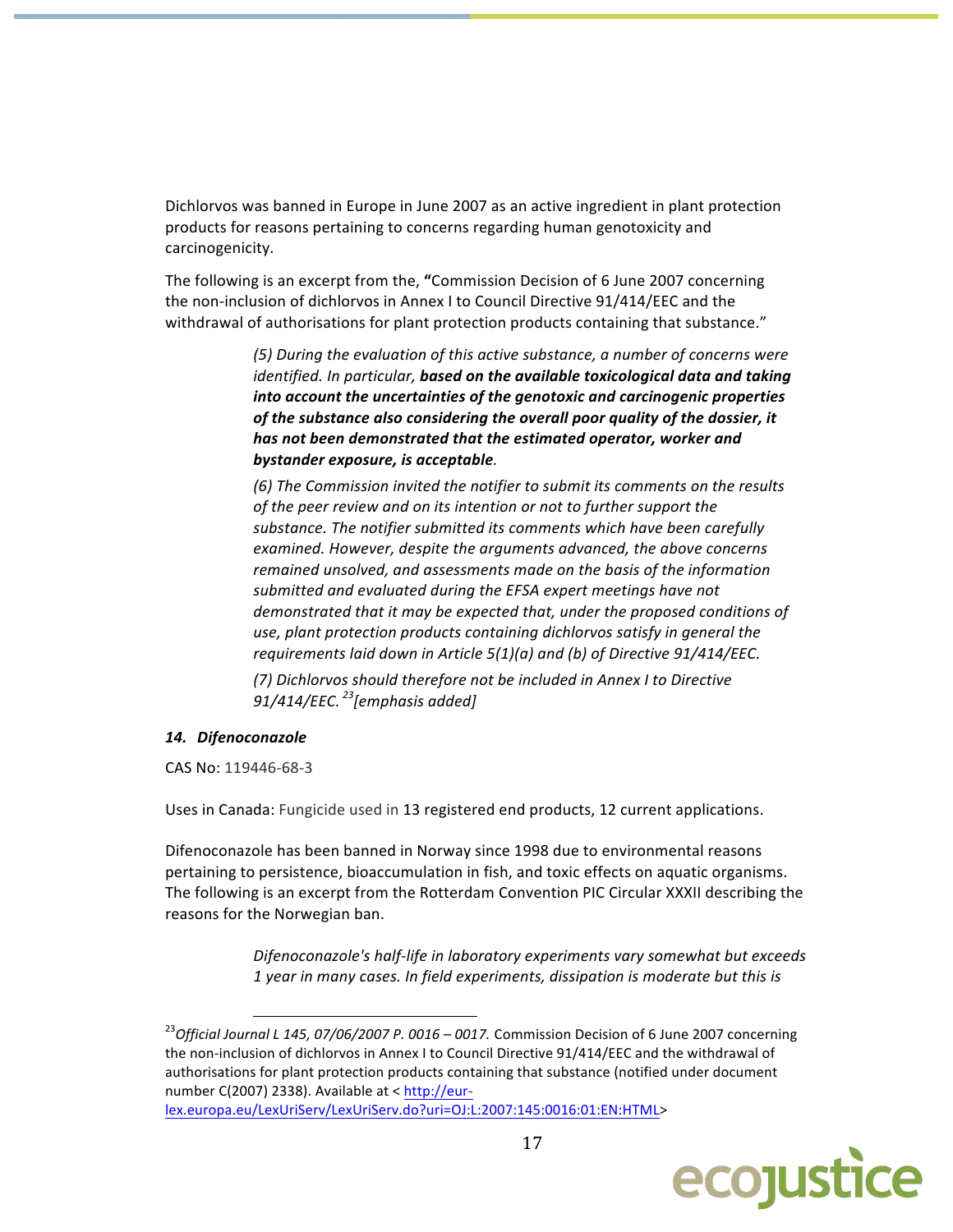under climatic conditions that are not comparable with Norwegian conditions. The substance has a high bioaccumulation in fish. Difenoconazole has significant acute and chronic toxic effects on aquatic organisms.<sup>24</sup>[emphasis] added]

#### 15. Diphenylamine

CAS No. 122-39-4

Uses in Canada: Plant growth regulator used in 5 registered end products, 2 current applications.

Diphenylamine was banned in Europe in 2009 due to concerns regarding human toxicity.

The following is an excerpt from the, "Commission Decision of 30 November 2009 concerning the non-inclusion of diphenylamine in Annex I to Council Directive 91/414/EEC and the withdrawal of authorisations for plant protection products containing that substance."

> (5) During the evaluation of this active substance, a number of concerns have been identified. In particular, it was not possible to perform a reliable consumer exposure assessment, as data are missing on the presence and toxicity of unidentified metabolites of the substance, as well as on the possible formation of nitrosamines during storage of the active substance and during processing of treated apples. Moreover, no data was available on the potential breakdown or reaction product of diphenylamine residues in processed commodities. Consequently, it was not possible to conclude on the basis of the information available that diphenylamine met the criteria for inclusion in Annex I to Directive 91/414/EEC.

> (6) The Commission invited the notifier to submit its comments on the results of the peer review and on its intention or not to further support the substance. The notifier submitted its comments which have been carefully examined. However, despite the arguments put forward by the notifier, the concerns identified could not be eliminated, and assessments made on the basis of the information submitted and evaluated during the EFSA expert meetings have not demonstrated that it may be expected that, under the proposed conditions of use, plant protection products containing diphenylamine satisfy in general the requirements laid down in Article 5(1)(a) and (b) of Directive 91/414/EEC.



<sup>&</sup>lt;sup>24</sup> PIC CIRCULAR XXXII - December 2010. Available at <http://www.pic.int/Portals/5/en/Circular/Circ32-EN.pdf > p. 28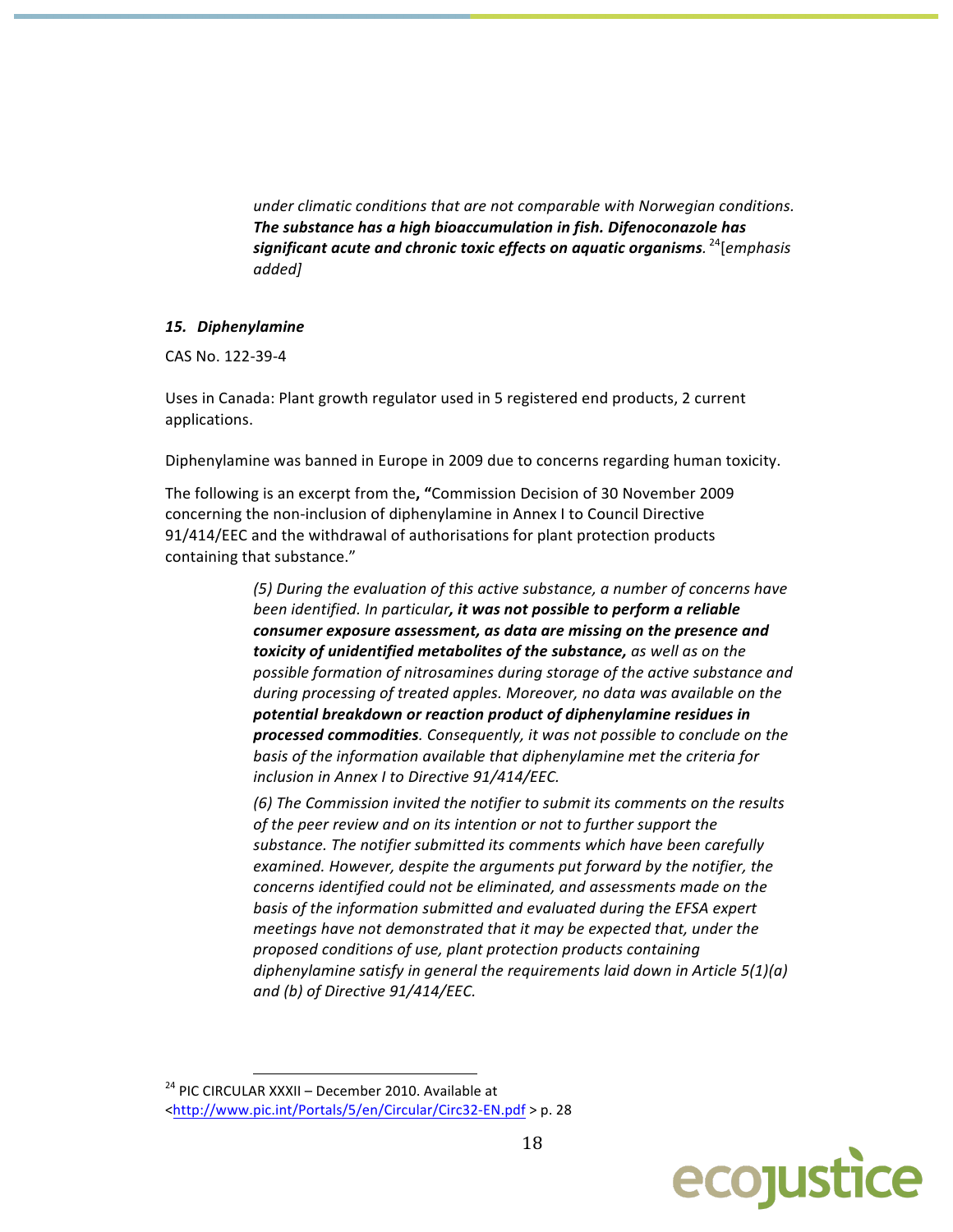(7) Diphenylamine should therefore not be included in Annex I to Directive 91/414/EEC.  $^{25}$ [emphasis added]

#### 16. Ethylene oxide

CAS No: 75-21-8

Uses in Canada: Fumigant used in 1 registered end product

Ethylene oxide has been banned in Europe since 1986 for reasons pertaining to human and animal health.

The following is an excerpt from, 'Council Directive 86/355/EEC of 21 July 1986 amending Directive 79/117/EEC prohibiting the placing on the market and use of plant protection products containing certain active substances',

> Whereas it has now been established that the use of ethylene oxide as a plant protection product, in particular for the fumigation of plants or plant products in storage, leaves residues in foodstuffs which may give rise to harmful effects on human or animal health;

Whereas alternative treatments are available for plant protection except for certain minor commodities;

Whereas the marketing and use of ethylene oxide as a plant protection product should therefore be prohibited;

Whereas, however, temporary national exceptions from this prohibition may be permitted for certain minor commodities, where special need exists, until other methods of treatment become available,

**HAS ADOPTED THIS DIRECTIVE:** 

Article 1

The following entry is hereby added to the Annex to Directive 79/117/EEC:

1.2 // // // 'C. Ethylene oxide // (a) pathogen reduction of the following dried vegetables, intended for incorporation in food preparations which do not undergo full cooking treatment prior to consumption // // - asparagus  $\frac{1}{1}$  // - onions // // - leeks // // - mushrooms // // (b) pathogen reduction of dried herbs and spices (1) // // (c) pathogen reduction of dried herbs intended exclusively for marketing without further processing as medicinal products // // (d) pathogen reduction of cocoa powder and cake // // (e)

 $^{25}$  Official Journal L 098, 13/04/2011 P. 0014 - 0015. Commission Decision of 30 November 2009 concerning the non-inclusion of diphenylamine in Annex I to Council Directive 91/414/EEC and the withdrawal of authorisations for plant protection products containing that substance. Available at < http://eur-lex.europa.eu/LexUriServ/LexUriServ.do?uri=OJ:L:2009:314:0079:01:EN:HTML>

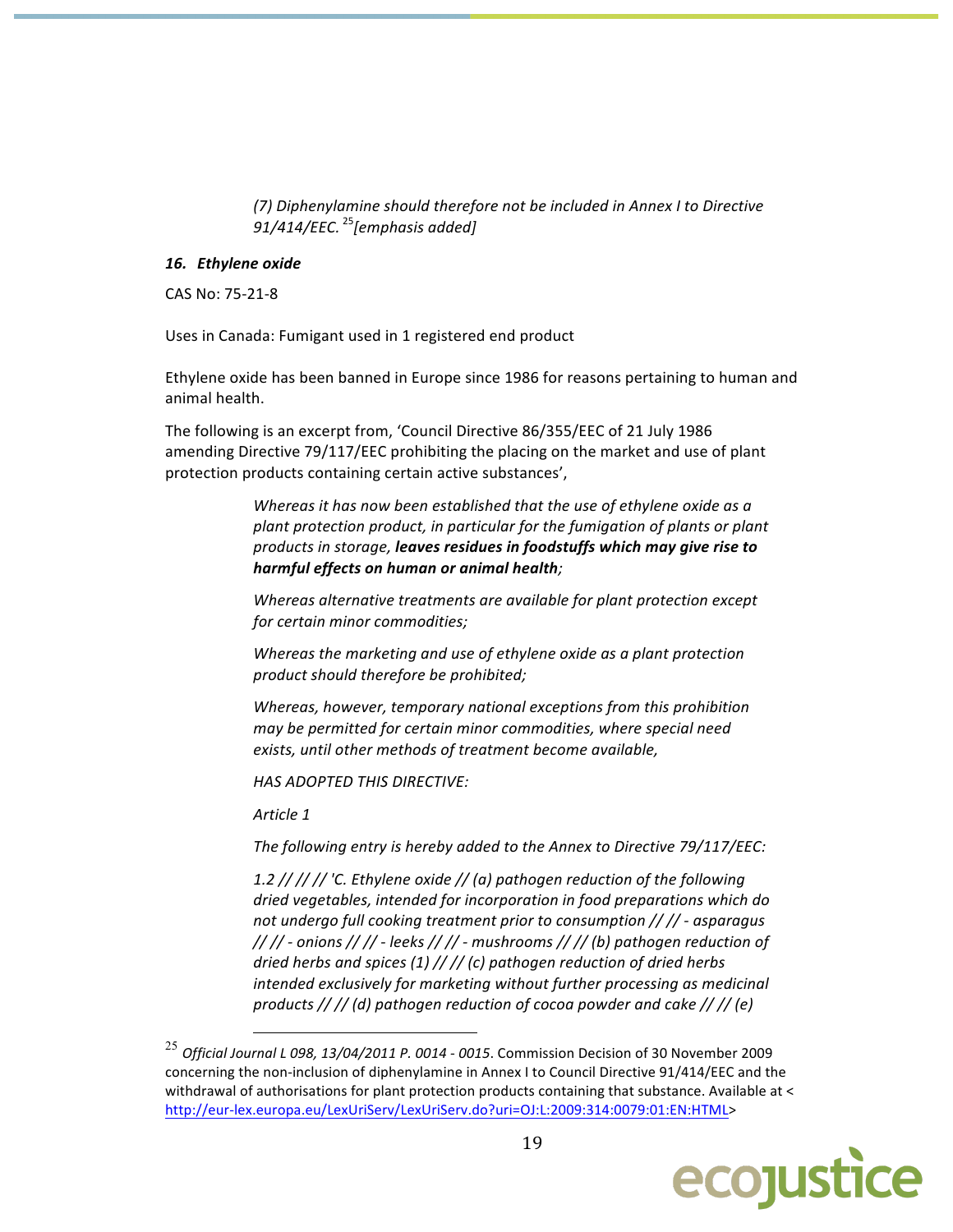fumigation of tobacco leaf // // These derogations shall expire on 31 December 1989 at the latest // //...<sup>26</sup>[emphasis added]

Ethylene oxide was also banned in the OECD country of Switizerland in August 2005 due to human health concerns.<sup>27</sup>

In addition, ethylene oxide is banned in the following non-OECD countries: Brazil in 2002 due to reasons pertaining to human health and animal toxicity, Bulgaria in 2004, Panama in 2001 for reasons pertaining to human health and the environment, Romania in 2003 for reasons pertaining to the environment and human health and Thailand in 2001 for reasons pertaining to human health.<sup>28</sup>

#### 17. Fluazifop-P-Butyl

CAS No: 79241-46-6

Uses in Canada: Herbicide used in 3 registered end products.

Fluazifop-P-Butyl has been banned in Norway since January 1999 due to reasons pertaining to human health, specifically effects on reproduction and because it is teratogenic. The following is an excerpt from the Rotterdam Convention PIC Circular XIII describing the reasons for the Norwegian ban.

> Fluazifop-P-butyl has shown in animal studies, rat and rabbit, that it causes effects on reproduction and that it is a teratogen. This means that it also has the potential to cause these effects in humans. The risk of this happening is higher for the workers than for the consumers, although it is also possible that residues can be high and thus also be a risk to the consumer too.<sup>29</sup>[emphasis added]

#### 18. Fluazinam

CAS No: 79622-59-6

Uses in Canada: Fungicide used in 2 registered end products, 1 current application.

http://eur-lex.europa.eu/LexUriServ/LexUriServ.do?uri=CELEX:31986L0355:EN:HTML>

<sup>27</sup> Rotterdam Convention. Database of Notifications of Final Regulatory Action. Available at <http://www.pic.int/Default.aspx?tabid=1368>



<sup>&</sup>lt;sup>26</sup>Official Journal L 212, 02/08/1986 P. 0033 - 0034. COUNCIL DIRECTIVE of 21 July 1986 amending Directive 79/117/EEC prohibiting the placing on the market and use of plant protection products containing certain active substances. Available at <

<sup>&</sup>lt;sup>28</sup> Rotterdam Convention. Database of Notifications of Final Regulatory Action. Available at <http://www.pic.int/Default.aspx?tabid=1368>

<sup>&</sup>lt;sup>29</sup> PIC CIRCULAR XIII - June 2001. Available at

<sup>&</sup>lt;http://www.pic.int/Portals/5/en/Circular/CIRC13EN.pdf>.p. 15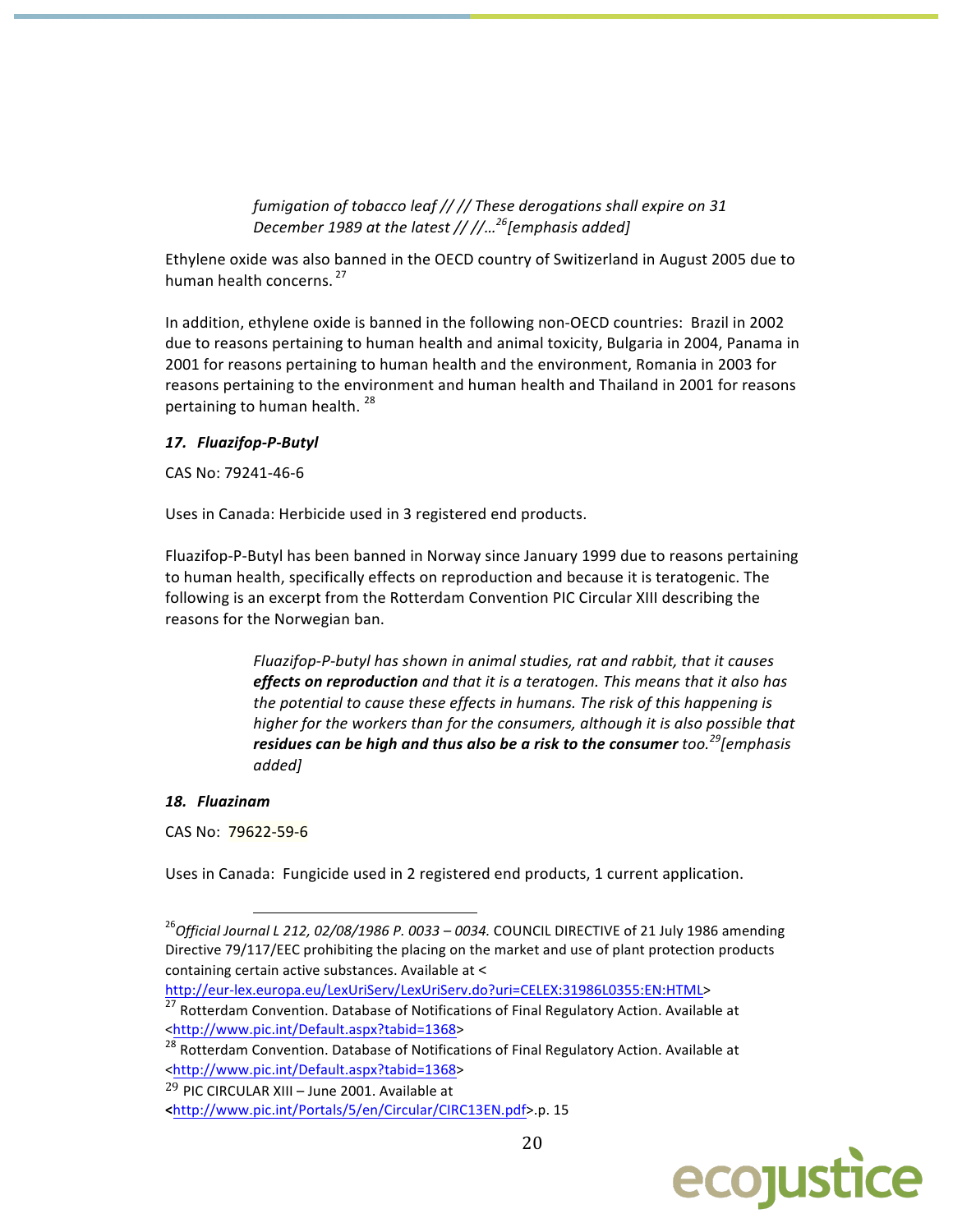Fluazinam was banned in Norway in June 2010 for reasons pertaining to the environment, specifically because of its persistence and toxicity to fish and earthworms. The following is an excerpt from the Rotterdam Convention PIC Circular XXXII describing the reasons for the Norwegian ban.

> The application for re-registration of the product Shirlan and the active substance fluazinam was denied. The underlying reasons were strong indications of **fluazinam's persistency**, a potential for soil accumulation after repeated use; indications that fluazinam has a high potential to be found in the atmosphere as well as a potential to bioaccumulate; and that fluazinam is extremely reproductively toxic to earthworms and the risk of effects on earthworms is very high. Fluazinam is furthermore classified with possible risk of harm to the unborn child.  $^{30}$ [emphasis added]

#### 19. Hexazinone

CAS No. 51235-04-2

Uses in Canada: Herbicide used in 8 registered products, 2 current applications.

Hexazinone was banned in Norway in 1998 due to concerns regarding impacts on the environment. The following is an excerpt from the summary of the Norwegian decision from the Rotterdam Convention database.

> Persistent under Norwegian climatic conditions, high mobility in soil, extremely toxic to algae. $31$ [emphasis added]

## 20. Imazapyr

CAS No. 81334-34-1

Uses in Canada: Herbicide used in 5 registered end products and 6 current applications.

Imazapyr was banned in Norway as of December 31, 2001 for reasons pertaining to groundwater contamination and persistence and mobility in soils. The following is an excerpt from the Rotterdam Convention PIC Circular XIV describing the reasons for the Norwegian ban.

> Arsenal 250 was denied re-registration due to unacceptable risk for ground water contamination, caused by high mobility and persistence in soil.  $32$ [emphasis added]

 $31$  Rotterdam Convention. Database of Notifications of Final Regulatory Action. Available at <http://www.pic.int/Default.aspx?tabid=1368>



<sup>&</sup>lt;sup>30</sup>PIC CIRCULAR XXXII - December 2010. Available at <

http://www.pic.int/Portals/5/en/Circular/Circ32-EN.pdf>p. 28 and 29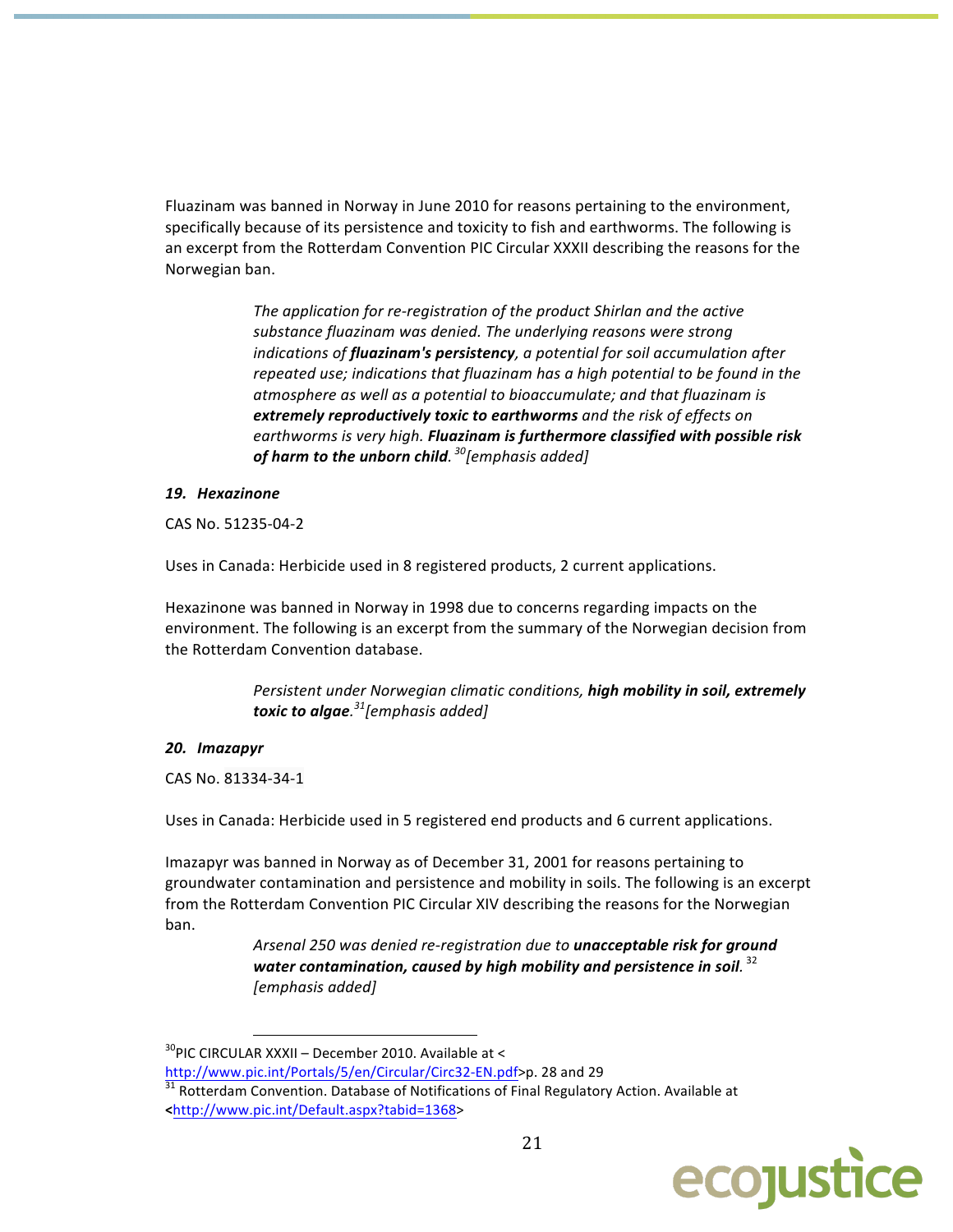#### 21. Linuron

CAS No. 330-55-2

Uses in Canada: Herbicide used in 8 registered end products, 3 current applications.

Linuron has not been approved for use in Norway as a active ingredient in pesticides since January 2007 due to concerns regarding impacts on human health and the environment, specifically concerns regarding it ability to cause malformations and cancer, it persistence in the environment, toxicity to aquatic organisms and risk to aquatic wildlife. The following are excerpts from the Rotterdam Convention PIC Circular XXVI describing the reasons for the Norwegian ban.

> Linuron was found to induce malformations, typical for anti-androgens, in male reproductive organs and was carcinogenic in animal studies. It was also shown to induce haemolytic anaemia at low doses.

During the assessment of this pesticide, a number of areas of concern were identified. Linuron can under certain circumstances be persistent in both soil and water/sediment systems.

The risk of chronic negative effects on terrestric wildlife is regarded as low but as linuron is very toxic to algae and other aquatic organisms the risk to aquatic wildlife can be considered as considerable. In addition, linuron has anti androgenic properties that may cause unwanted effects in the environment.<sup>33</sup> [emphasis added]

## 22. Paraquat (dichloride)

CAS No. 910-42-5

Uses in Canada: Herbicide used in 3 registered end products, 1 current application.

The approval of Paraguat in Europe was overturned by a court challenge by Sweden, supported by Denmark, Austria and Finland.<sup>34</sup> Those countries within the EU had already banned paraquat and did not want the EU approval to overturn their bans. The

<sup>34</sup> International Chemical Secretariat. July 11, 2007. Paraquat banned in the EU. <http://www.chemsec.org/news/news-2007/178-paraquat-banned->



<sup>&</sup>lt;sup>32</sup> PIC CIRCULAR XIV - December 2001.<http://www.pic.int/Portals/5/en/Circular/CIRC14EN.pdf>.p. 12

<sup>&</sup>lt;sup>33</sup> PIC CIRCULAR XXVI - December 2007. Available at <http://www.pic.int/Portals/5/en/Circular/CIRC-26-EN.pdf> p. 22-23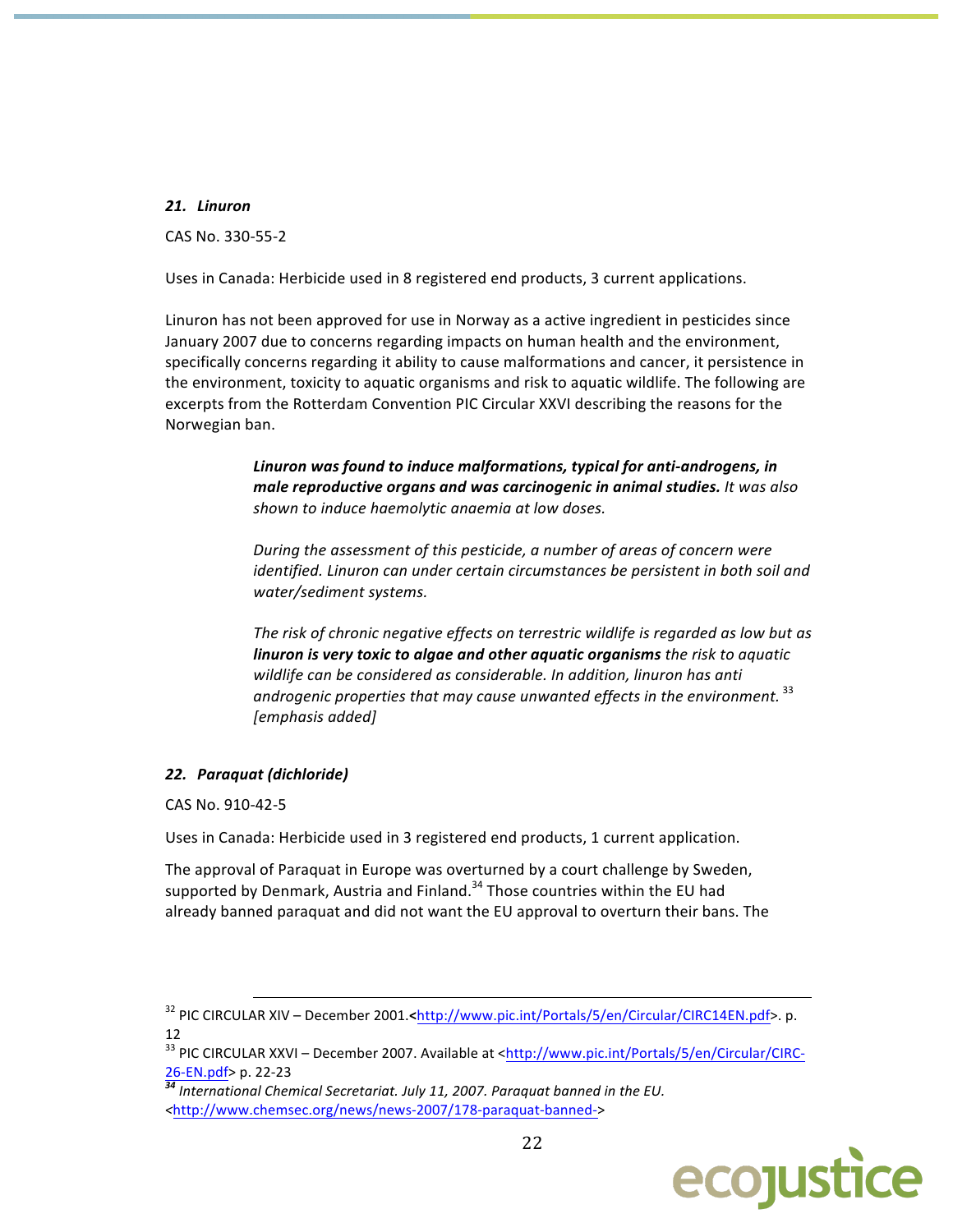court cited protection of human health and the environment in their reasons for their  $derision<sup>35</sup>$ 

#### 23. Pentachlorophenol

#### CAS No. 87-86-5

Uses in Canada: Preservative used in 5 registered end products and 1 current application.

Pentachlorophenol has been banned in Switzerland since August 2005 due to reasons pertaining to the environment. The following are excerpts from the Rotterdam Convention PIC Circular XXII describing the reasons for the Swiss ban.

PCP is extremely toxic to aquatic organisms

PCP is rather persistent, quite mobile, and found in all environmental compartments. At the higher concentrations found in the surface water near point sources or discharges (mg/litre), aquatic life is adversely affected. Ambient concentrations of PCP commonly found in surface waters (0.1 - 1 ug/litre) may adversely affect very sensitive organisms and may lead to alterations in the ecosystem.

The use of technical PCP and its improper disposal (landfill and low-temperature combustion) can contribute significantlz to the contamination of the environment with PCP, PCDDs (polychlorodibenzodioxins) and PCDFs (polychlorodibenzofurans). <sup>36</sup>[emphasis added]

Pentaclorophenol is also banned in the OECD country of Japan for human health reasons<sup>37</sup> and the non-OECD countries of Armenia, Côte d'Ivoire, Gambia, Guyana, Japan, Kyrgystan, Nigeria and Panama.<sup>38</sup>

 $\frac{38}{38}$  Rotterdam Convention. Database of Notifications of Final Regulatory Action. Available at:<http://www.pic.int/Procedures/NotificationsofFinalRegulatoryActions/Database/tabid/1368/lang uage/en-US/Default.aspx>.



<sup>&</sup>lt;sup>35</sup> Press Release No° 45/07. 11 July 2007. Judgment of the Court of First Instance in Case T-229/04.Kingdom of Sweden v Commission of the European Communities .THE COURT OF FIRST INSTANCE ANNULS THE DIRECTIVE AUTHORISING PARAQUAT AS AN ACTIVE PLANT PROTECTION SUBSTANCE. http://curia.europa.eu/en/actu/communiques/cp07/aff/cp070045en.pdf

<sup>&</sup>lt;sup>36</sup> PIC CIRCULAR XXII - June 2006. Rotterdam. Secretariat for the Rotterdam Convention on Prior Informed Consent Procedure for Certain Hazardous Chemicals and Pesticides in International Trade. Available at <http://www.pic.int/Portals/5/en/Circular/CIRC-23-EN.pdf>. Appendix 1

<sup>&</sup>lt;sup>37</sup> Rotterdam Convention. Database of Notifications of Final Regulatory Action. Available at < http://www.pic.int/Procedures/NotificationsofFinalRegulatoryActions/Database/tabid/1368/language /en-US/Default.aspx>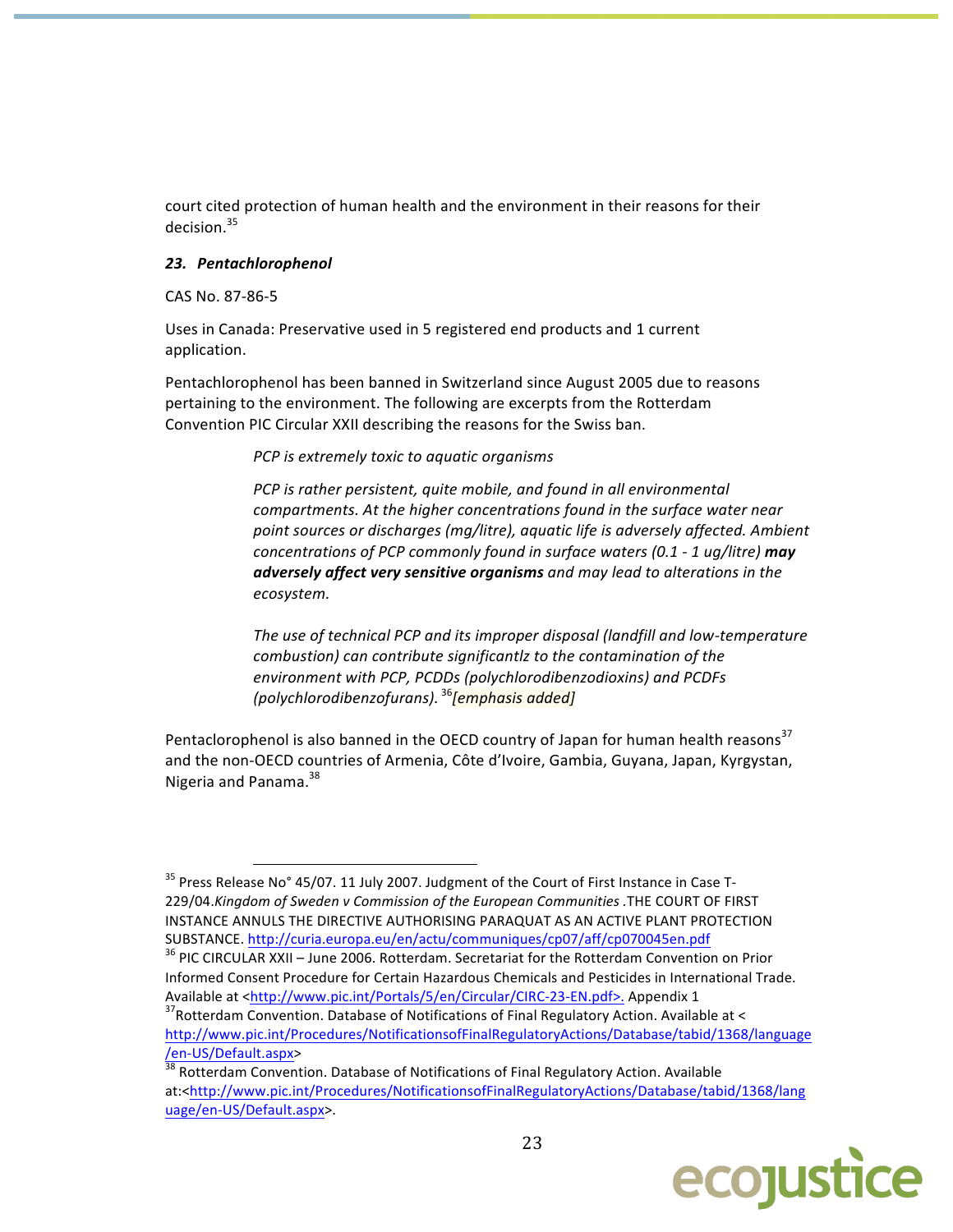## 24. Permethrin

CAS no. 52645-53-1

Uses in Canada: Insecticide used in 296 registered end products, 21 applications

Permethrin is not approved for use in Europe. The application seeking approval of Permethrin was withdrawn in January 2000.<sup>39</sup> The application was found to not contain sufficient information to demonstrate that Permethrin met the health and environmental requirements of the European Directive regarding pest control products, particular with regard to the environmental fate and ecotoxicology of the substance in an aquatic ecosystem.<sup>40</sup>

Permethrin is also banned in the non-OECD country of Syria.<sup>41</sup>

## 25. Petroleum Hydrocarbon Blend

Uses in Canada: Adjuvant, Surfactant used in 8 registered end products

Some petroleum oils have not been approved as pesticides in Europe since June 2007 because their approval was not sought. One petroleum oil (CAS No. 92062-35-6) was not approved due to reasons pertaining to human health impacts.

The following is an excerpt from, "Commission Decision of 17 August 2009 concerning the non-inclusion of petroleum oil CAS 92062-35-6 in Annex I to Council Directive 91/414/EEC and the withdrawal of authorisations for plant protection products containing that substance."

> (5) During the examination of petroleum oil CAS 92062-35-6 by the Committee, it was concluded, taking into account comments received from Member States, that it has to be considered that there are clear indications that it may be expected that that active substance has harmful effects on human health and in particular on consumers and operators, because the existing evidence is not sufficient to allow the establishment of an ADI, ARfD and an AOEL.

lex.europa.eu/LexUriServ/LexUriServ.do?uri=CELEX:32000D0817:EN:HTML>.

<sup>40</sup>European Commission Directorate General for Agriculture. Review report for the active substance permethrin. 13 July 2000. Available at <http://eur-

lex.europa.eu/LexUriServ/LexUriServ.do?uri=CELEX:32000D0817:EN:NOT>

<sup>41</sup> Rotterdam Convention. Database of Notifications of Final Regulatory Action. Available at <http://www.pic.int/Procedures/NotificationsofFinalRegulatoryActions/Database/tabid/1368/lang uage/en-US/Default.aspx



<sup>&</sup>lt;sup>39</sup> Official Journal L 332, 28/12/2000 P. 0114 - 0115 . Commission Decision of 27 December 2000 concerning the non-inclusion of permethrin in Annex I to Council Directive 91/414/EEC and the withdrawal of authorisations for plant protection products containing this active substance. Available at < http://eur-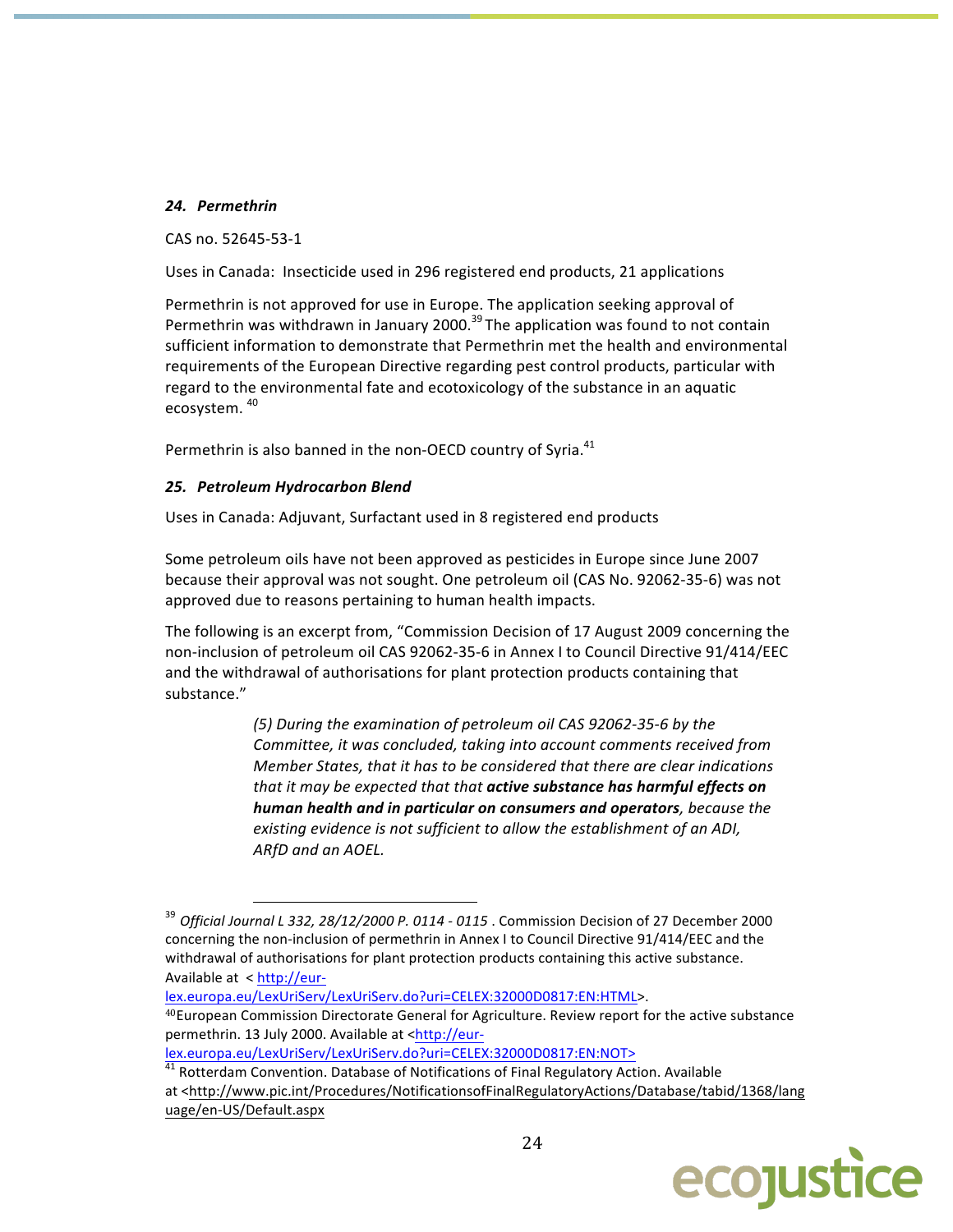(6) The Commission invited the notifier to submit its comments on the results of the examination of Petroleum oil CAS 92062-35-6 and on its intention or not to further support the substance. The notifier submitted its comments which have been carefully examined. However, despite the arguments put forwards by the notifier, the concerns identified could not be eliminated, and assessments made on the basis of the information submitted have not demonstrated that it may be expected that, under the proposed conditions of use, plant protection products containing Petroleum oil CAS 92062-35-6 satisfies in general the requirements laid down in Article  $5(1)(a)$  and (b) of Directive  $91/414/EEC$ .

(7) Petroleum oil CAS 92062-35-6 should therefore not be included in Annex I to Directive  $91/414$ /EEC.<sup>42</sup> [emphasis added]

#### 26. Quintozene

CAS No. 82-68-8

Use in Canada: Fungicide used in 5 registered end products in Canada

Quintozene is not approved for use in Europe since December 2000 due to concerns regarding human health and the environmental effects.

The following is an excerpt from, "Commission Decision of 27 December 2000 concerning the non-inclusion of quintozene in Annex I to Council Directive 91/414/EEC and the withdrawal of authorisations for plant-protection products containing this active substance."

> (7) Assessments made on the basis of the information submitted have not demonstrated that it may be expected that, under the proposed conditions of use, plant-protection products containing quintozene satisfy in general the requirements laid down in Article  $5(1)(a)$  and (b) of Directive 91/414/EEC, in particular with regard to the safety of operators and consumers potentially exposed to quintozene and with regard to the persistence of the substance in the environment and its possible impact on non-target organisms.

> (8) The main notifier informed the Commission and the rapporteur Member State that it no longer wished to participate in the programme of work for this active substance, and therefore further information will not be submitted.

lex.europa.eu/LexUriServ/LexUriServ.do?uri=CELEX:32009D0616:EN:NOT>



 $^{42}$ Official Journal L 213, 18/08/2009 P. 0026 – 0027. Commission Decision of 17 August 2009 concerning the non-inclusion of petroleum oil CAS 92062-35-6 in Annex I to Council Directive 91/414/EEC and the withdrawal of authorisations for plant protection products containing that substance. Available at <http://eur-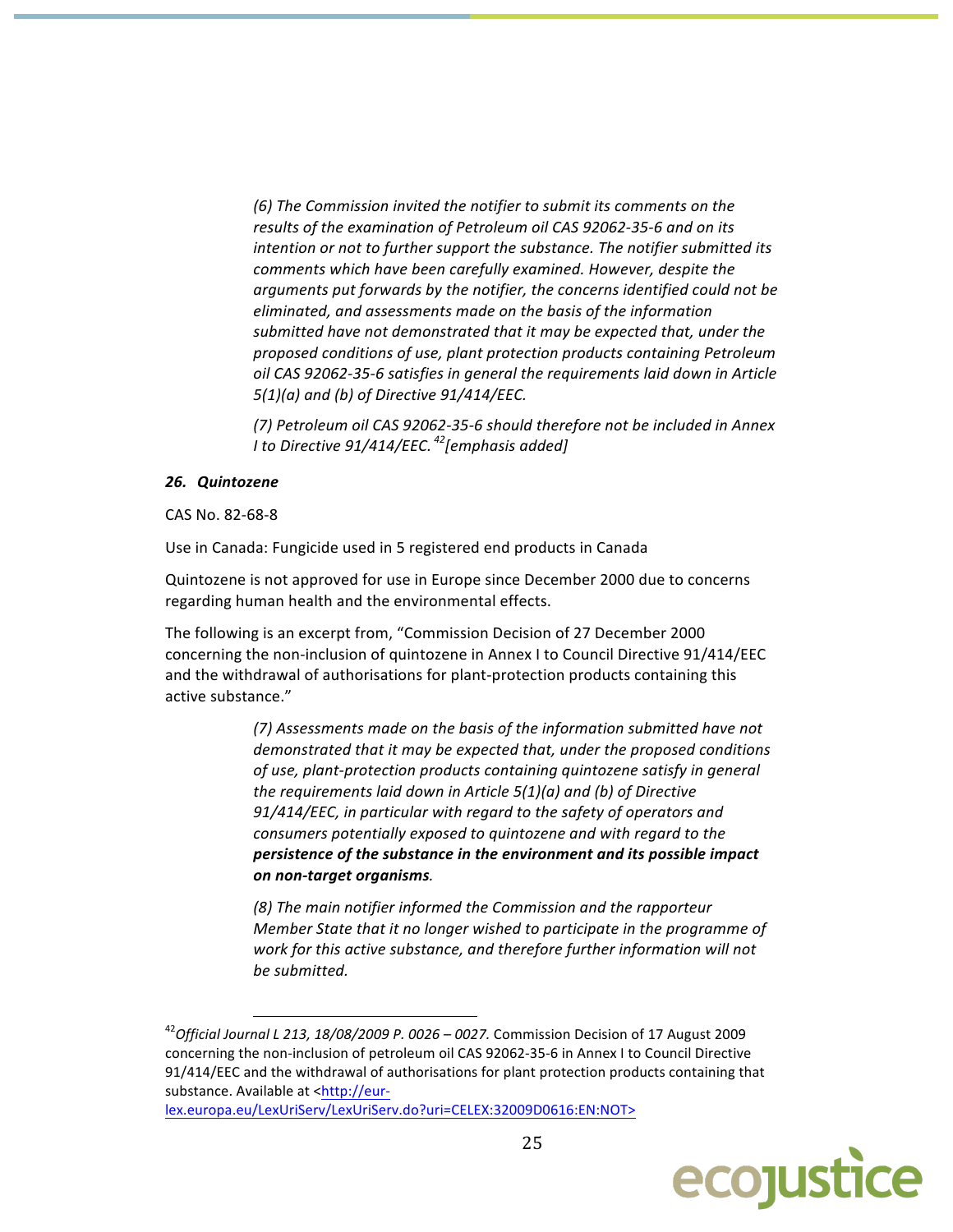(9) Therefore it is not possible to include this active substance in Annex I to  $\overline{O}$  Directive 91/414/EEC.<sup>43</sup> [emphasis added]

Quintozene has also been banned in the OECD country of Switzerland since October 1998 due to reasons pertaining to the environment, in particular impacts on earthworms and fish.<sup>44</sup>

#### 27. Simazine

CAS No: 122-24-9

Use in Canada: Herbicide used in 7 registered end products, 1 current application.

Simazine is not approved for use in Europe due to concerns regarding environmental contamination of groundwater.

The following is an excerpt from, "Commission Decision of 10 March 2004 concerning the non-inclusion of simazine in Annex I to Council Directive 91/414/EEC and the withdrawal of authorisations for plant protection products containing this active substance."

> (8) The dossier and the information from the review were also submitted to the Scientific Committee for Plants. The Committee was asked to comment on the aspects of possible contamination of groundwater by simazine. In its opinion(7), the Scientific Committee on Plants did not accept the reported calculations of the environmental concentrations in groundwater. The Committee is also of the opinion that available monitoring data does not demonstrate that concentrations of simazine or its breakdown products will not exceed 0,1 µg/l in groundwater.

(9) Assessments made on the basis of the information submitted have not demonstrated that it may be expected that, under the proposed conditions of use, plant protection products containing simazine satisfy in general the requirements laid down in Article 5(1)(a) and (b) of Directive 91/414/EEC. In particular available monitoring data were insufficient to demonstrate that in large areas concentrations of the active substance and its breakdown products will not exceed 0,1 µg/l in groundwater. Moreover it cannot be assured that continued use in other areas will permit a satisfactory recovery of groundwater quality where concentrations

<sup>&</sup>lt;sup>44</sup>PIC CIRCULAR XX - December 2004. Rotterdam. Secretariat for the Rotterdam Convention on Prior Informed Consent Procedure for Certain Hazardous Chemicals and Pesticides in International Trade. http://www.pic.int/Portals/5/en/Circular/CIRC20EN.pdf p. 140



 $^{43}$ Official Journal L 332, 28/12/2000 P. 0112 - 0113. Commission Decision of 27 December 2000 concerning the non-inclusion of quintozene in Annex I to Council Directive 91/414/EEC and the withdrawal of authorisations for plant-protection products containing this active substance. Available at < http://eur-lex.europa.eu/LexUriServ/LexUriServ.do?uri=CELEX:32000D0816:EN:NOT>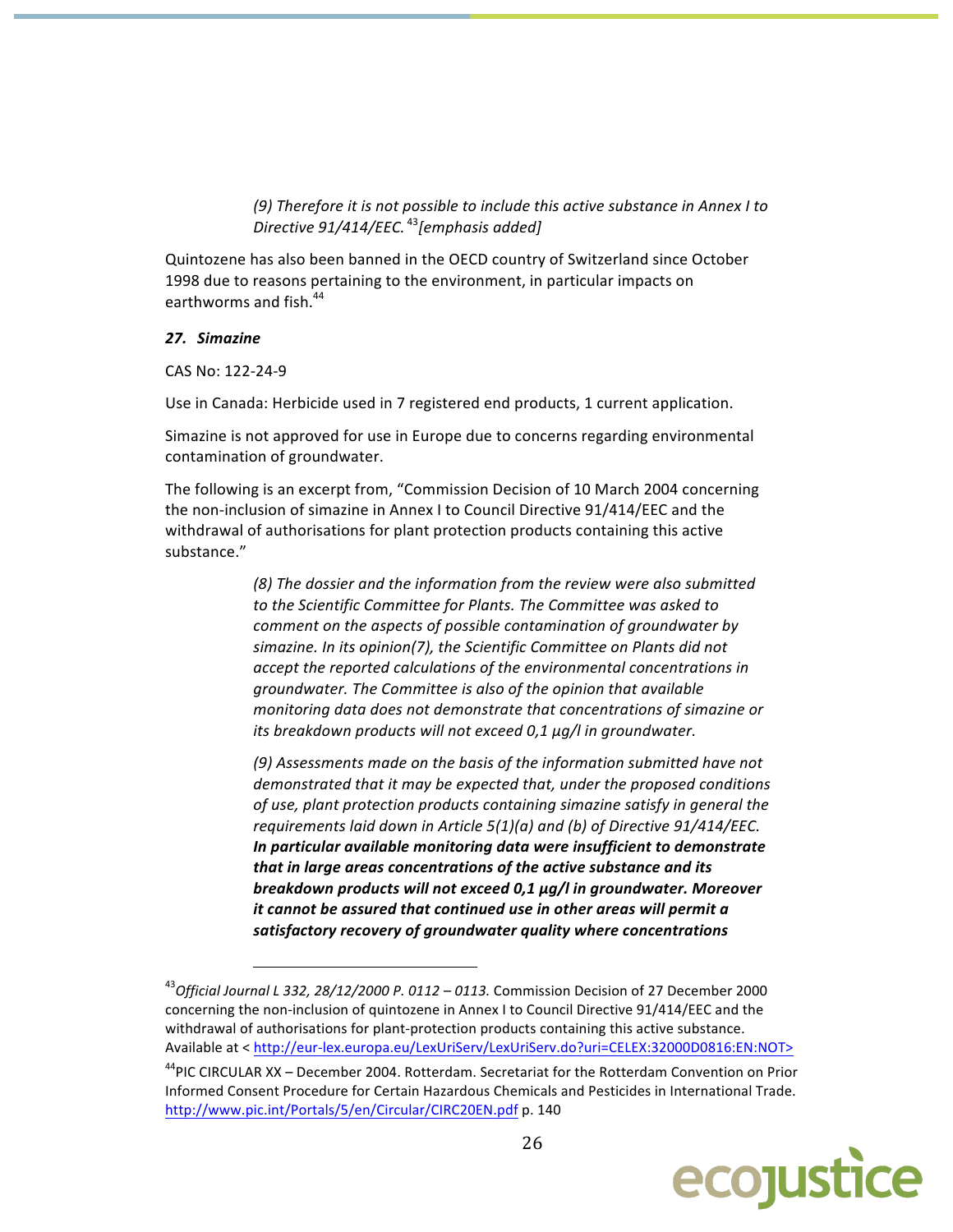already exceed 0,1 µg/l in groundwater. These levels of the active substance exceed the limits in Annex VI to Directive 91/414/EEC and would have an unacceptable effect on groundwater.

(10) Simazine should therefore not be included in Annex I to Directive 91/414/EEC.  $^{45}$ [emphasis added]

Simazine has also been banned in Norway since 1998 for reasons pertaining to the environment. More specifically, concerns regard its high mobility, persistence in soil and water, extremely toxic to algae.<sup>46</sup>

#### 28. Thiabendazole

CAS No. 148-79-8

Use in Canada: Material preservative and fungicide used in 12 products and 3 current applications.

Norway banned Thiabendazole in 1999 due to concerns regarding toxicity to animals and other environmental effects. The following is an excerpt from the Rotterdam Convention database regarding the reasons for the Norwegian ban.

> Thiabendazol is very toxic to daphnids, mysids and fish and toxic to earthworms, and it is also very persistent.<sup>47</sup>

## 29. Triclorfon

CAS No: 66758-31-4

Use in Canada: Insecticide used in 3 registered end products

Triclorfon was banned in Europe in 2007 due to reasons pertaining to human health and the environment.

The following in an excerpt from, "Commission Decision of 21 May 2007 concerning the non-inclusion of trichlorfon in Annex I to Council Directive 91/414/EEC and the withdrawal of authorisations for plant protection products containing that substance."

http://eur-lex.europa.eu/LexUriServ/LexUriServ.do?uri=CELEX:32004D0247:EN:NOT>

<sup>47</sup> Rotterdam Convention. Database of Notifications of Final Regulatory Action. Available at <http://www.pic.int/Procedures/NotificationsofFinalRegulatoryActions/Database/tabid/1368/languag e/en-US/Default.aspx>



<sup>&</sup>lt;sup>45</sup> Commission Decision of 10 March 2004 concerning the non-inclusion of simazine in Annex I to Council Directive 91/414/EEC and the withdrawal of authorisations for plant protection products containing this active substance. Available at <

<sup>&</sup>lt;sup>46</sup> Rotterdam Convention. Database of Notifications of Final Regulatory Action. Available at <http://www.pic.int/Procedures/NotificationsofFinalRegulatoryActions/Database/tabid/1368/languag e/en-US/Default.aspx>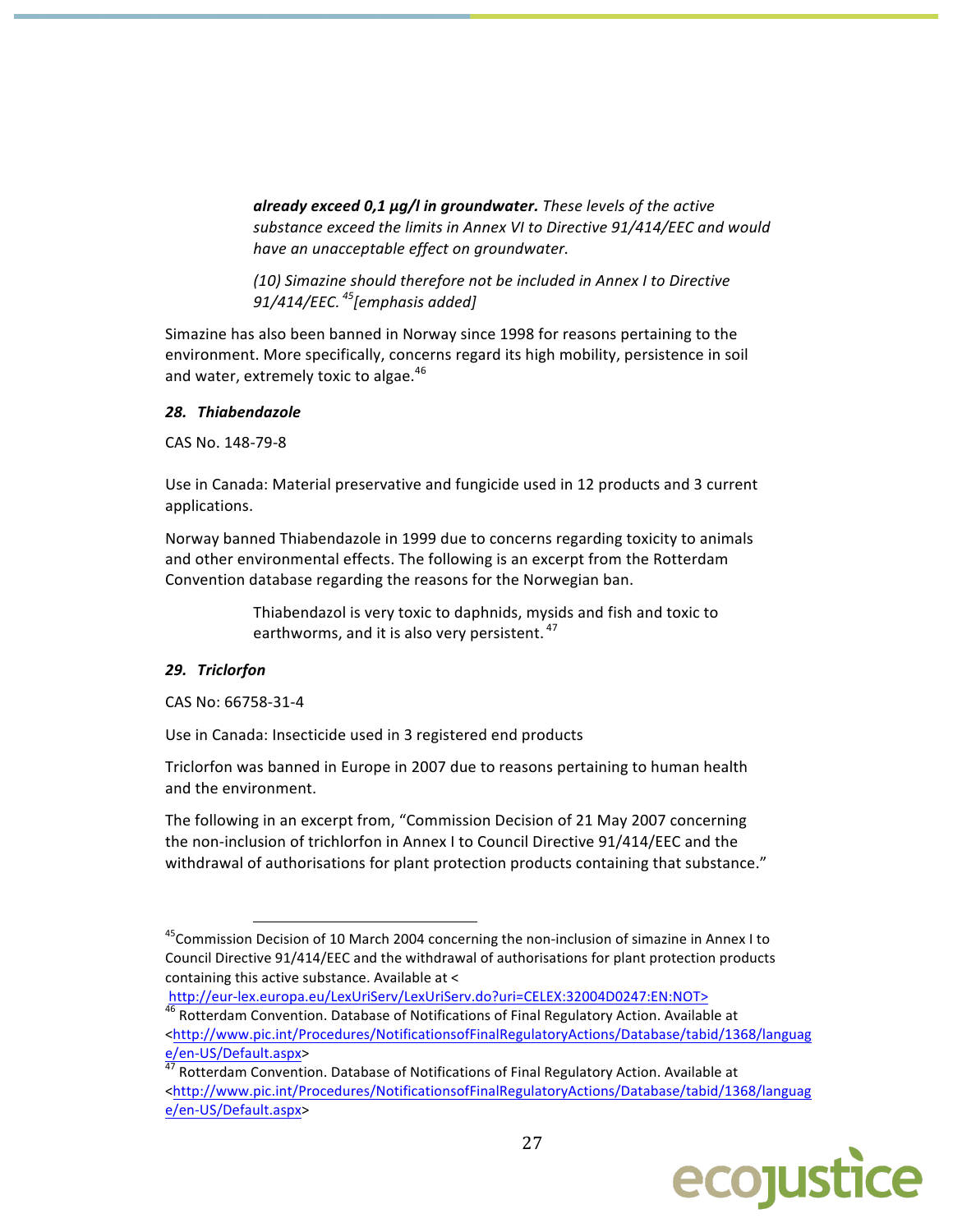(5) Due to significant lack of supporting studies, it has not been possible to demonstrate a safe use of the substance. Based on the available information it was not possible to perform the risk assessment of consumers, operators, workers and bystanders exposure. Moreover, the evaluation of fate and behaviour of the substance in the environment was limited and its eco-toxicological properties were not completely assessed.

(6) The Commission invited the notifier to submit its comments within four weeks on the results of the peer review and on its intention or not to further support the substance. The notifier submitted its comments which have been carefully examined. However, despite the arguments advanced, the above concerns remained unsolved, and assessments made on the basis of the information submitted and evaluated during the EFSA expert meetings have not demonstrated that it may be expected that, under the proposed conditions of use, plant protection products containing trichlorfon satisfy in general the requirements laid down in Article  $5(1)(a)$ and (b) of Directive 91/414/EEC.

(7) Trichlorfon should therefore not be included in Annex I to Directive 91/414/EEC.  $^{48}$ [emphasis added]

Also banned by the non-OECD country of Brazil for human health reasons.<sup>49</sup>

#### 30. Trifluralin

CAS No: 1582-09-8

Uses in Canada: Herbicide used in 17 registered end products

Trifluralin was banned in Europe in 2010 due to reasons pertaining to its high toxic risk to aquatic organisms and benthic organisms.

The following is an excerpt from the, "Commission Decision of 25 June 2010 concerning the non-inclusion of trifluralin in Annex I to Council Directive 91/414/EEC".

> (6) The new assessment by the rapporteur Member State and the new conclusion by the EFSA concentrated on the concerns that lead to the non-inclusion, which were due to the high risk for aquatic organisms, especially fish, the toxicity of metabolites to sediment dwelling

<sup>&</sup>lt;sup>49</sup> Rotterdam Convention. Database of Notifications of Final Regulatory Action. Available at < http://www.pic.int/Procedures/NotificationsofFinalRegulatoryActions/Database/tabid/1368/language /en-US/Default.aspx>



 $^{48}$ Official Journal L 133, 25/05/2007 P. 0042 – 0043. Commission Decision of 21 May 2007 concerning the non-inclusion of trichlorfon in Annex I to Council Directive 91/414/EEC and the withdrawal of authorisations for plant protection products containing that substance. Available at < http://eurlex.europa.eu/LexUriServ/LexUriServ.do?uri=CELEX:32007D0356:EN:NOT>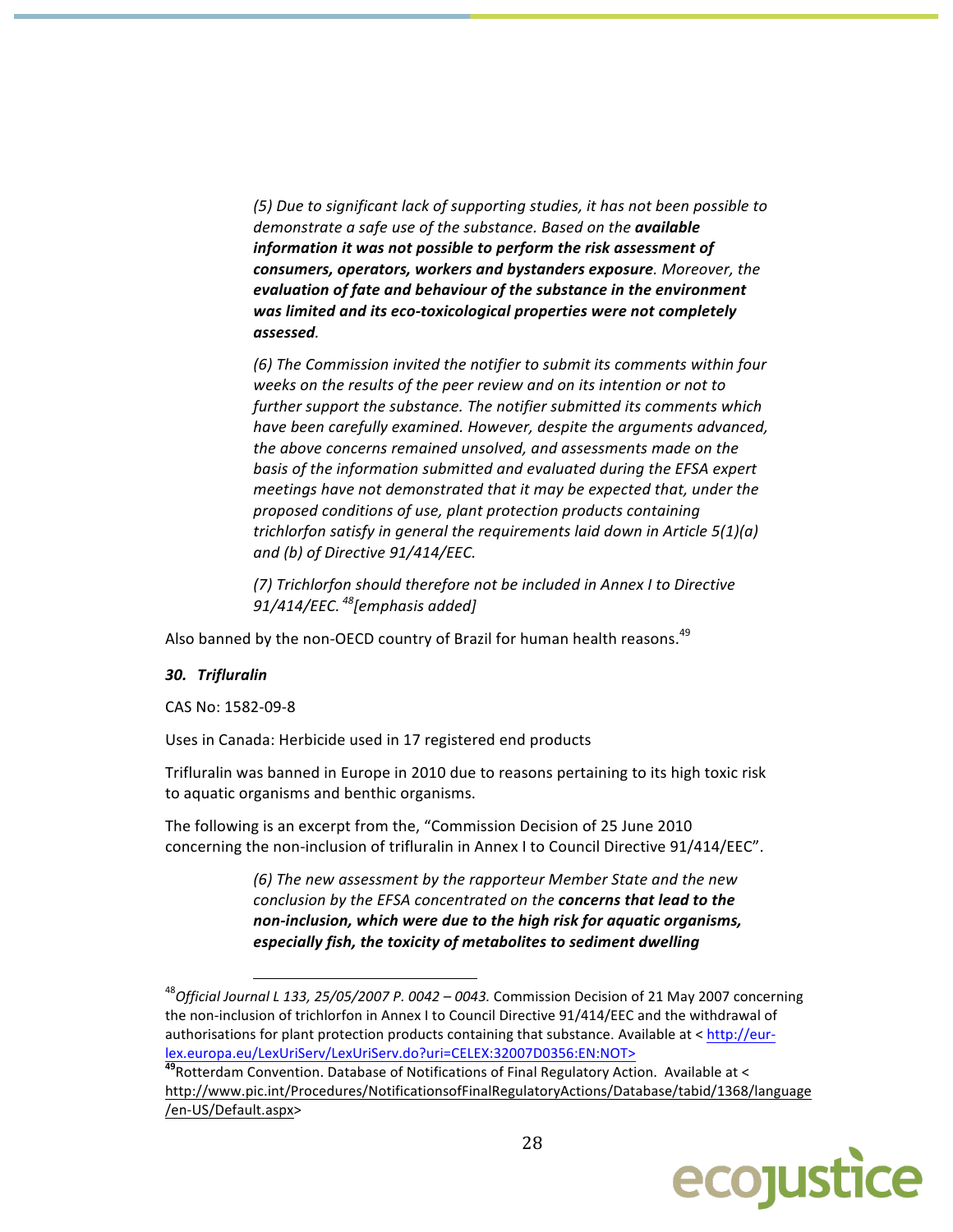organisms, the consumer exposure for non-cereal applications, the high persistence in soil, the high potential for bioaccumulation, and the potential for long range transport via air.

(7) New data and information were submitted by the notifier in the updated dossier, in particular as regards the aquatic risk assessment, especially fish, the toxicity of metabolites to sediment dwelling organisms, the high persistence in soil and the high potential for bioaccumulation. In order to reduce the risk to consumers, the notifier, in the context of the resubmission, only supported applications on oil seed rape. As regards the potential for long range transport via air, the submitted data simply reproduced a monitoring report which already figured in the original dossier. A new assessment was performed, as included in the additional report and in the EFSA Scientific Report for trifluralin.

(8) However, the additional data and information provided by the notifier did not permit to eliminate all the specific concerns that led to the noninclusion.

(9) In particular, the concern on potential high risk for aquatic organisms, especially fish, could not be solved due to shortcomings in the newly submitted studies. As a consequence, the surface water risk assessment could not be finalised. Furthermore, the potential for long range transport via air has not been adequately elucidated by the produced information which was of an obsolete nature.

(10) The Commission invited the notifier to submit its comments on the results of the peer review. Furthermore, in accordance with Article 21(1) to Regulation (EC) No 33/2008, the Commission invited the notifier to submit comments on the draft review report and in particular on the remaining concerns for the aquatic risk and the potential for long range transport. The notifier submitted its comments, which have been carefully examined.

(11) However, despite the arguments put forward by the notifier, the concerns identified could not be eliminated, and assessments made on the basis of the information submitted and evaluated during the EFSA expert meetings have not demonstrated that it may be expected that, under the proposed conditions of use, plant protection products containing trifluralin satisfy in general the requirements laid down in Article  $5(1)(a)$  and (b) of Directive 91/414/EEC.